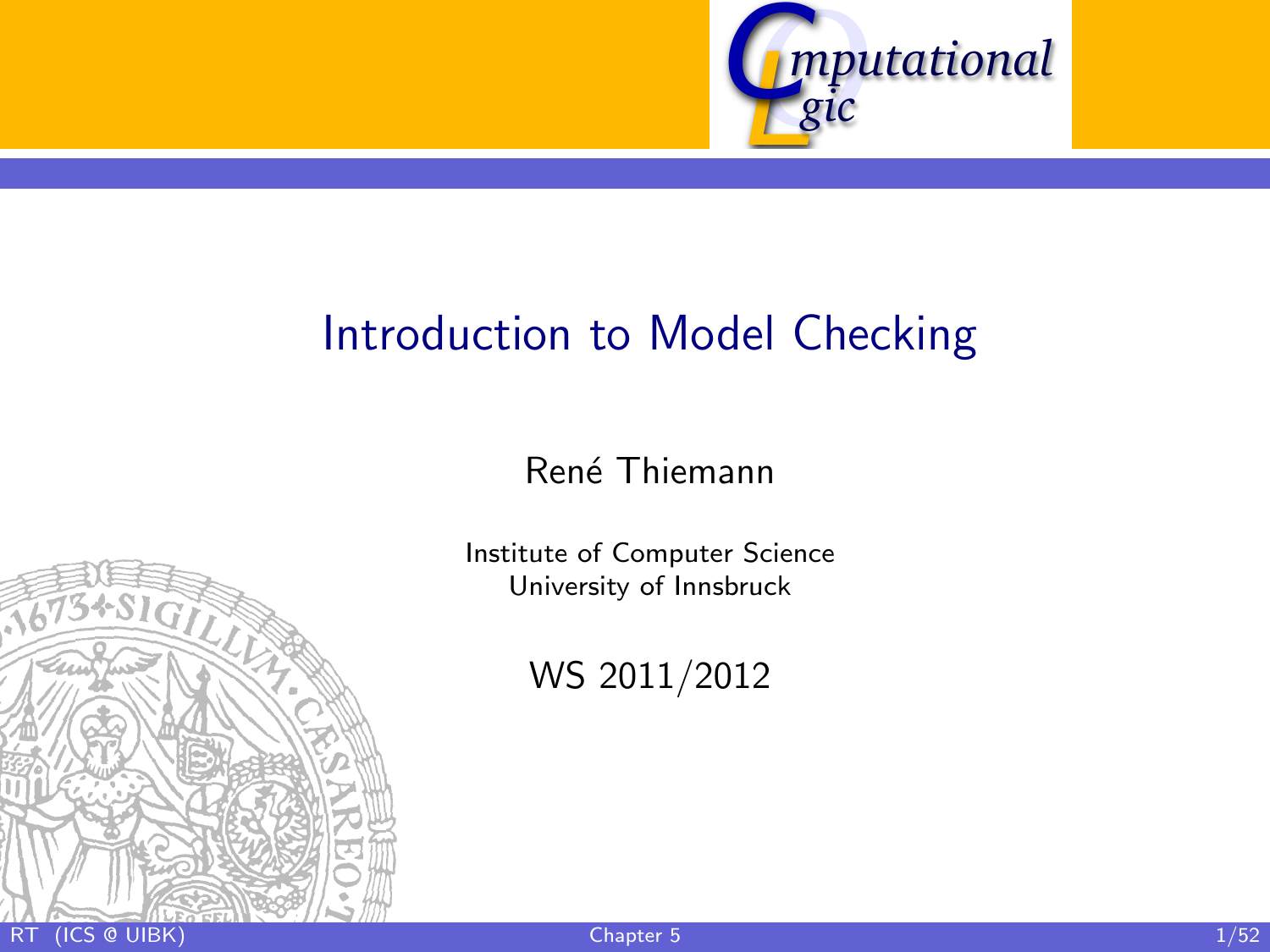# **Outline**

- **•** [Program Graphs](#page-4-0)
- [Channel systems](#page-14-0)
- [Promela](#page-31-0)
	- [Promela Syntax and Intuitive Meaning](#page-32-0)
	- **[Formal semantics](#page-38-0)**
- [The State-Space Explosion Problem](#page-46-0)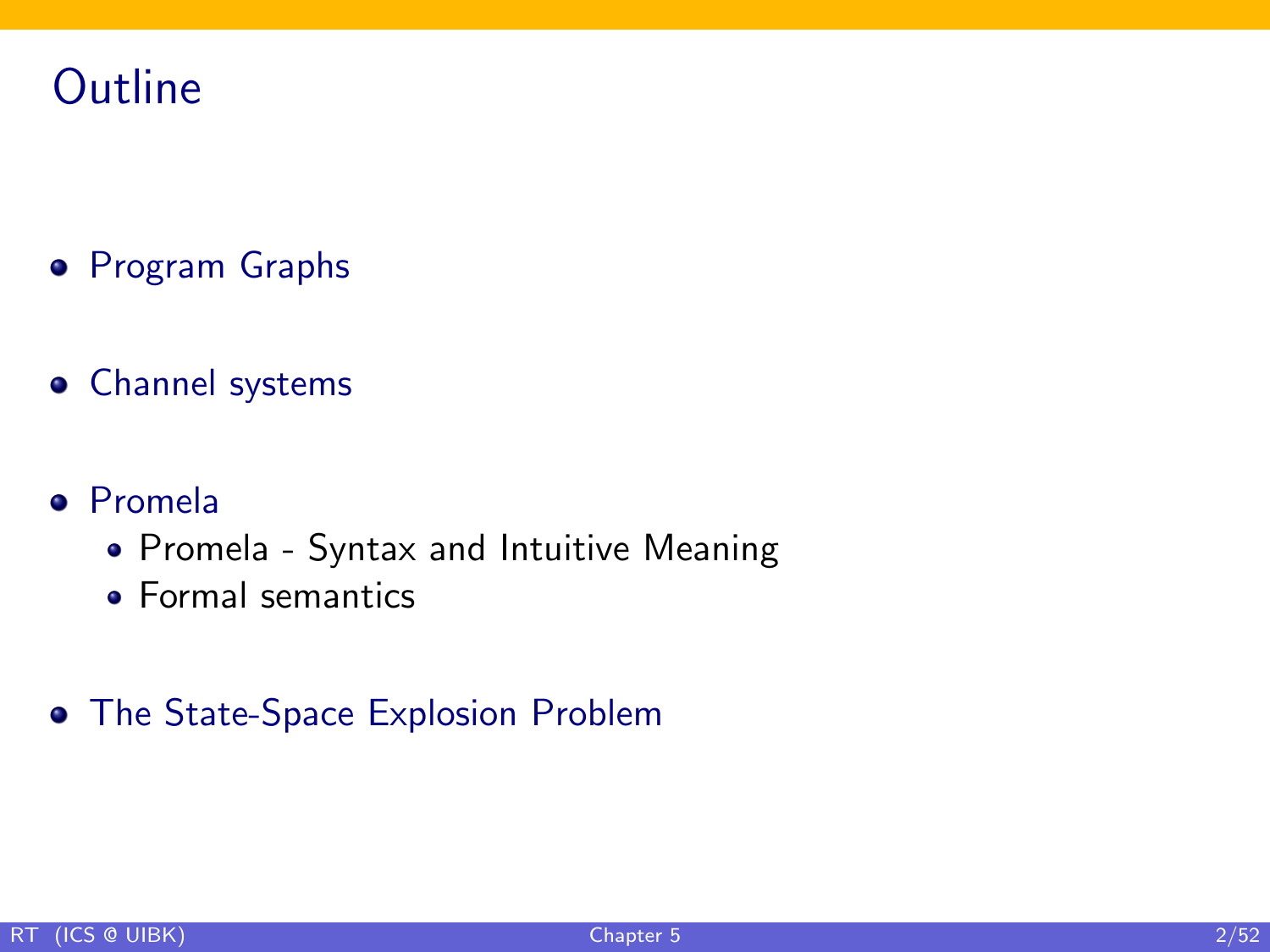# Model checking overview

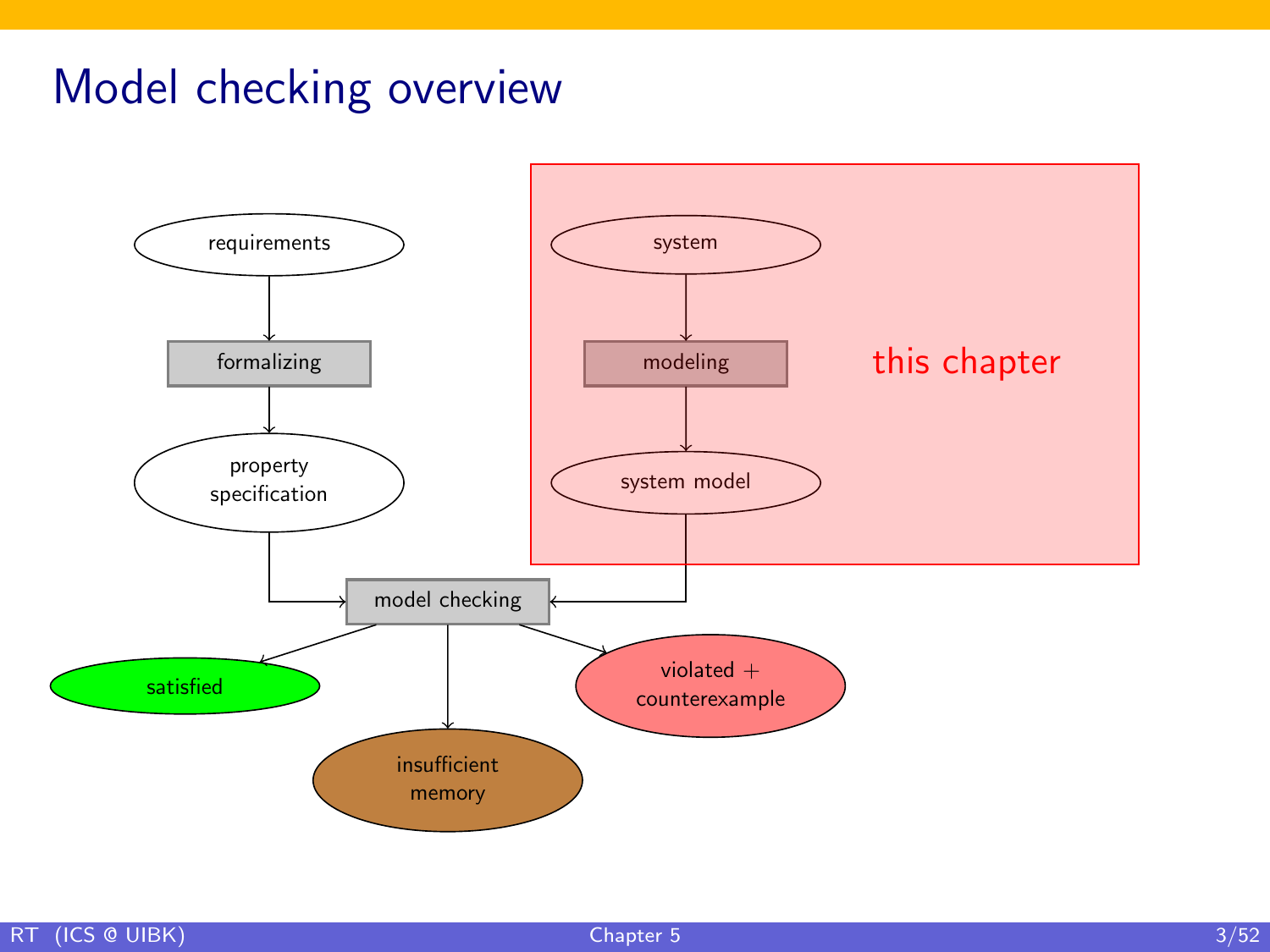# **Motivation**

- so far, input to model checker is transition system and formula
- for modeling want higher-level description as transition system
	- use variables
	- $\Rightarrow$  program graphs
		- **use communication**
	- $\Rightarrow$  channel systems
		- use textual format
	- ⇒ Promela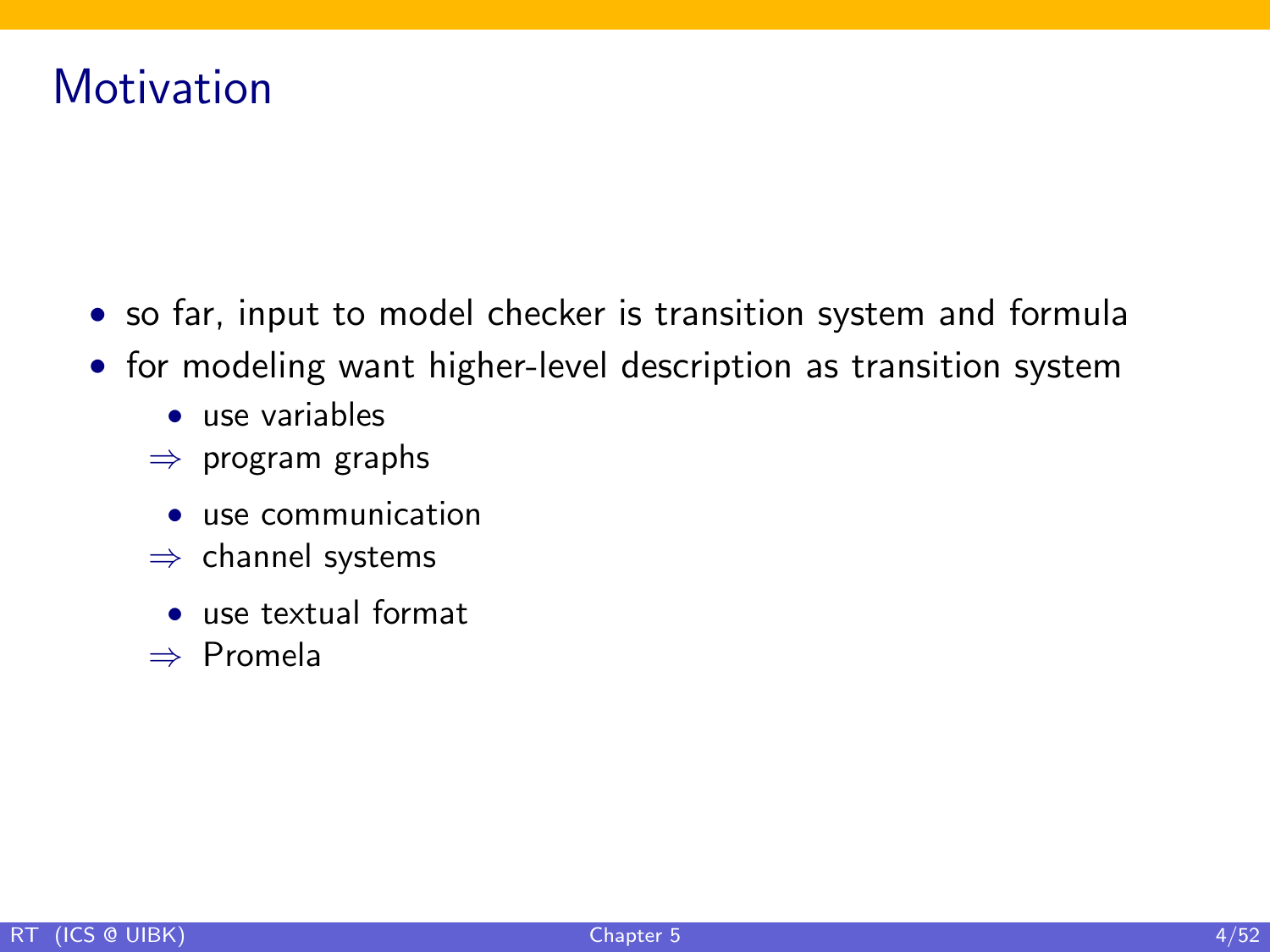# **Outline**

- **•** [Program Graphs](#page-4-0)
- **•** [Channel systems](#page-14-0)
- [Promela](#page-31-0)
	- [Promela Syntax and Intuitive Meaning](#page-32-0)
	- [Formal semantics](#page-38-0)
- <span id="page-4-0"></span>**•** [The State-Space Explosion Problem](#page-46-0)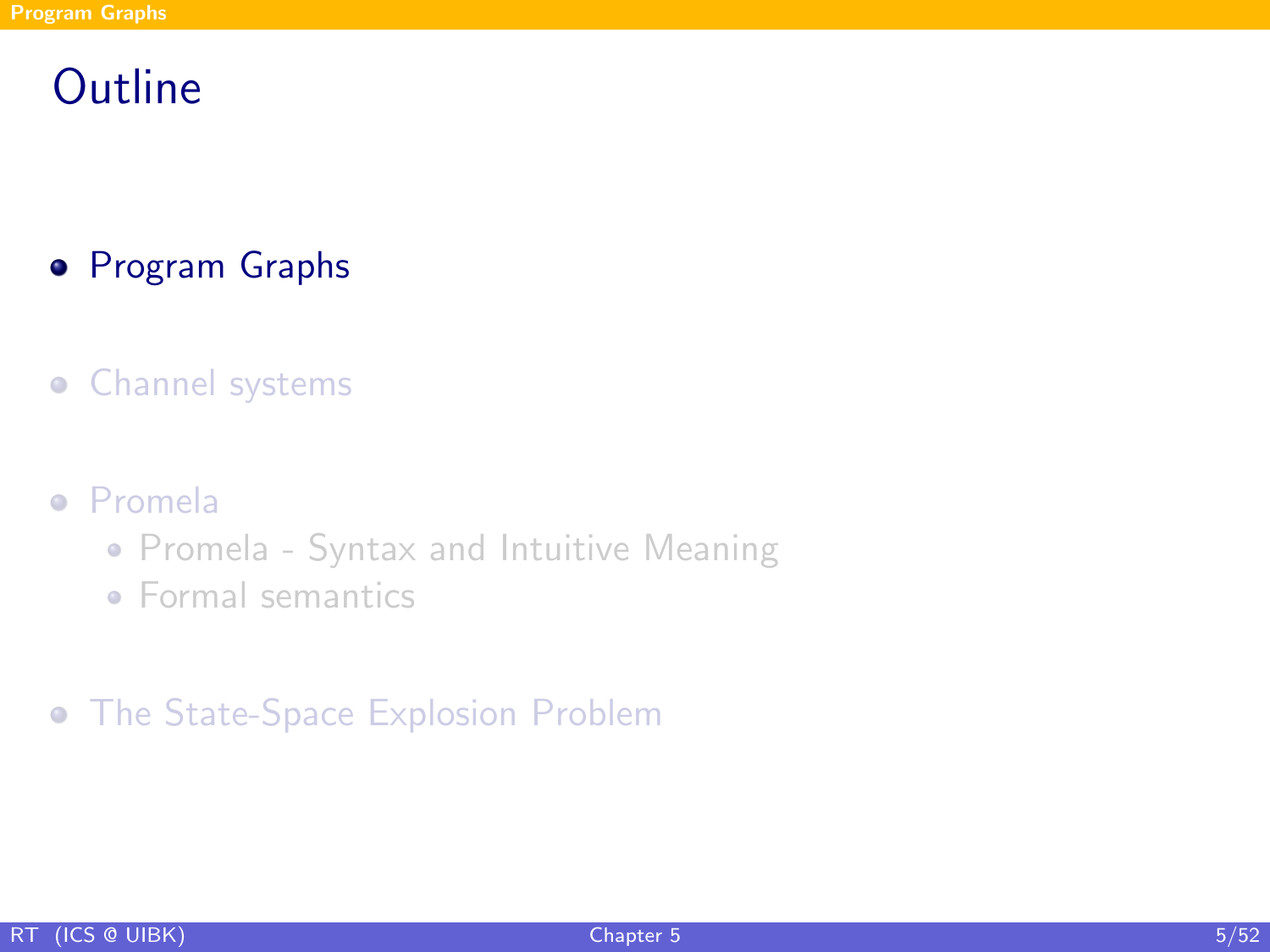# Beverage vending machine revisited

transitions (with variables, conditions, and actions):



|        | Action   Effect on variables      |  |  |  |  |
|--------|-----------------------------------|--|--|--|--|
| sget   | nsprite := nsprite $-1$           |  |  |  |  |
| bget   | nbeer := nbeer $-1$               |  |  |  |  |
| refill | nsprite := $max$ ; nbeer := $max$ |  |  |  |  |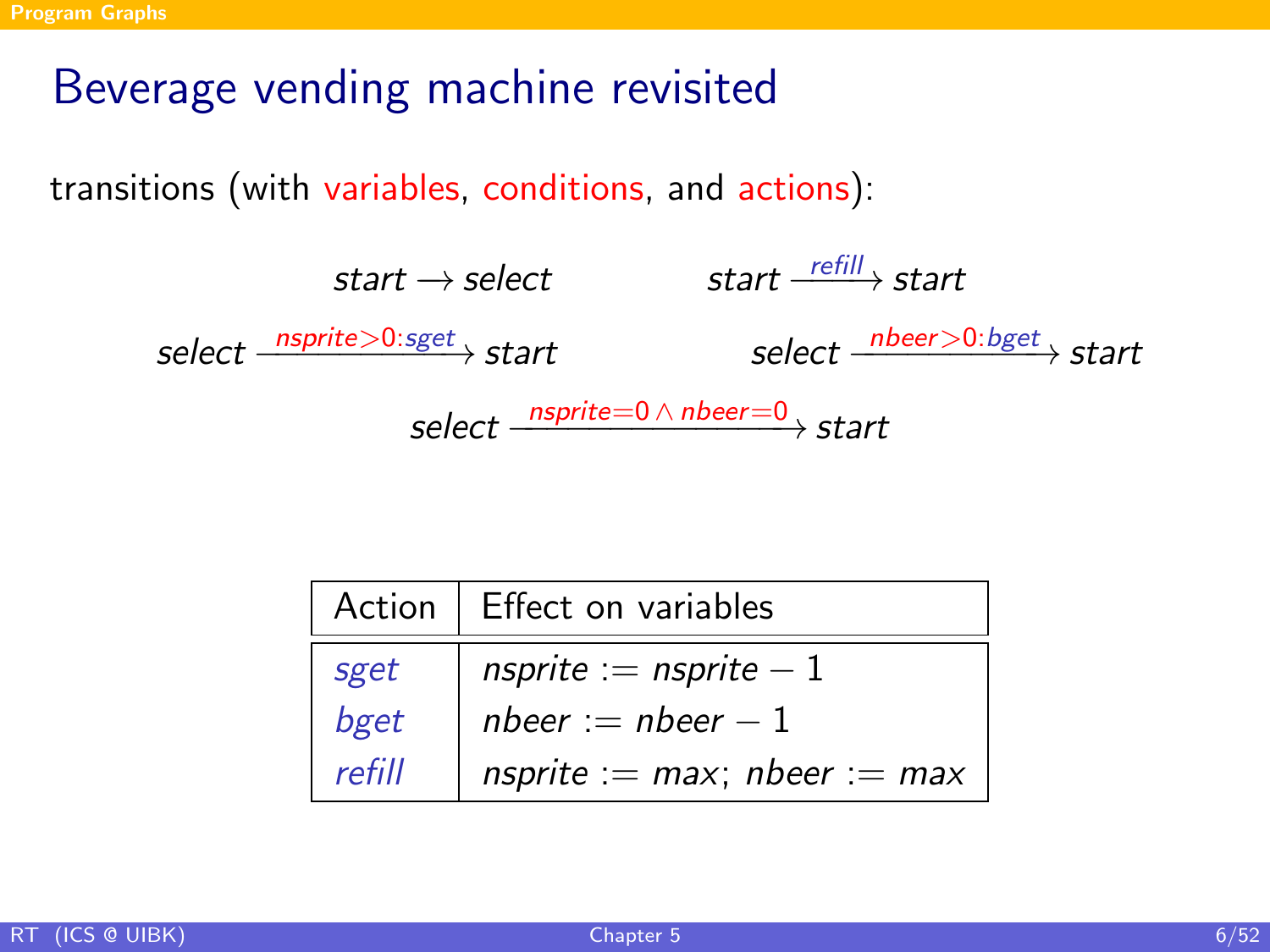# Program graph representation

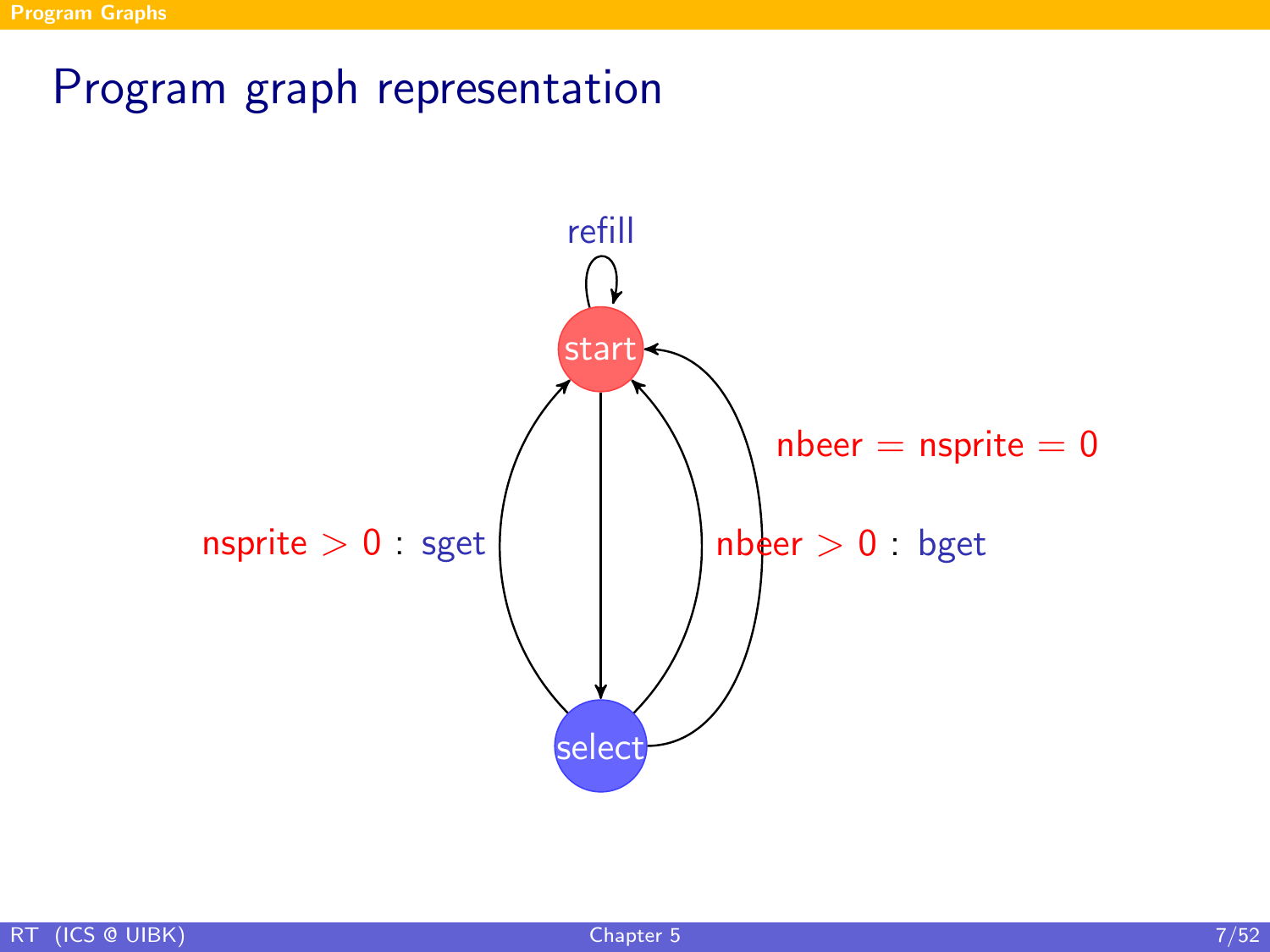# Some preliminaries

- typed variables Var with evaluation  $\eta$  that assigns values of domain D to variables
	- e.g.,  $\eta(x) = 17$  and  $\eta(y) =$  green
- the set of Boolean conditions over Var
	- propositional logic formulas whose propositions are of the form " $\overline{x} \in \overline{D}$ "
	- (nsprite  $\geq 1$ )  $\wedge$  (y = yellow)  $\wedge$  (x  $\leq 2 \cdot x'$ )
- effect of the actions is formalized by means of a mapping:

$$
Effect: Act \times Eva (Var) \rightarrow Eva (Var)
$$

- e.g., for action  $\alpha$  use update  $x := y ==$  vellow ? 2 · x : x 1, and evaluation  $\eta$  is given by  $\eta(x) = 17$  and  $\eta(y) = red$
- Effect $(\alpha, \eta)(x) = \eta(x) 1 = 16$ , and Effect $(\alpha, \eta)(y) = \eta(y) =$ red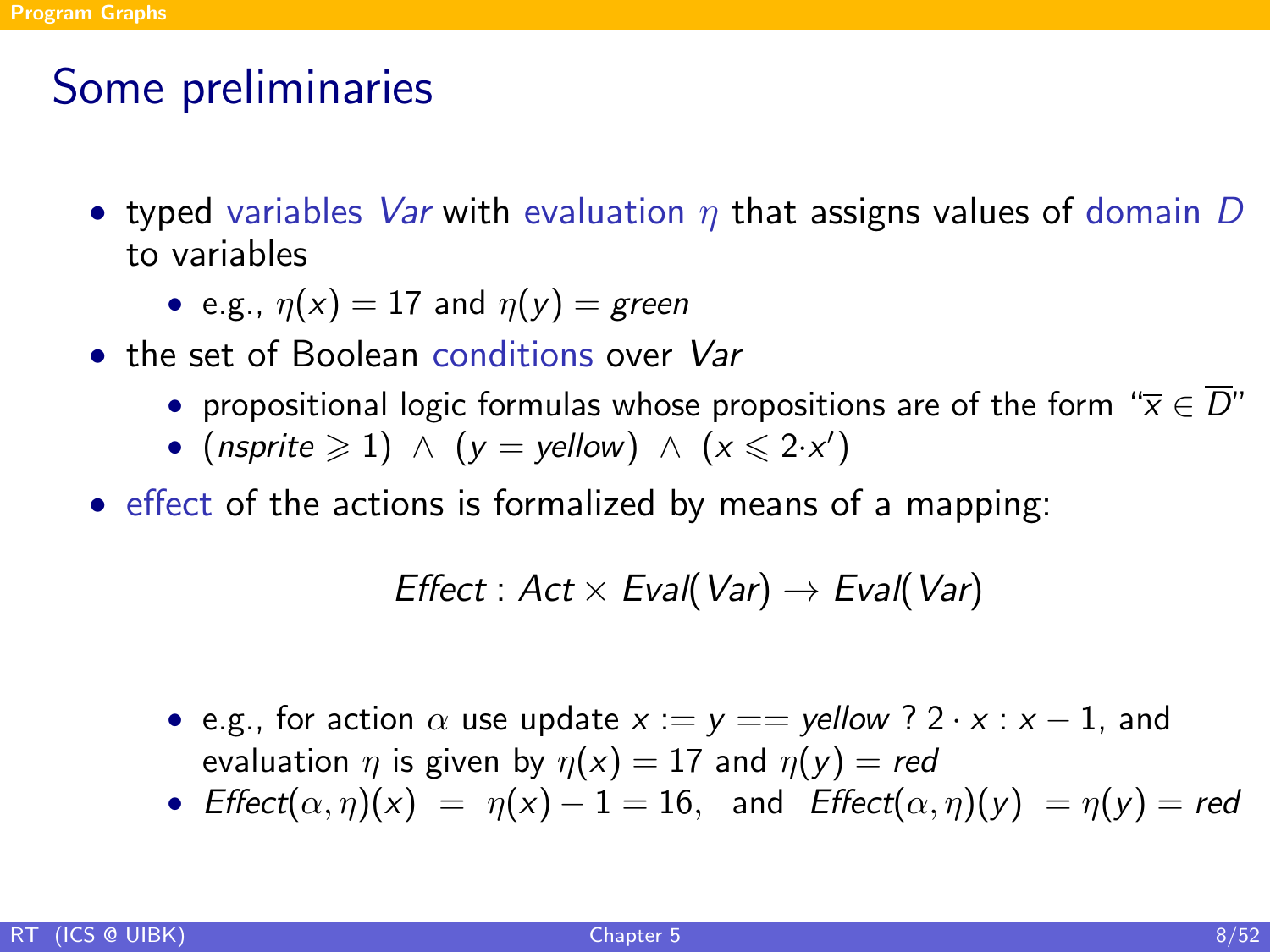# Program graphs

a program graph PG over set Var of typed variables is tuple

$$
(\mathit{Loc}, \mathit{Act}, \mathit{Effect}, \longrightarrow, \mathit{Loc}_0, g_0) \quad \text{ where }
$$

- Loc is a set of locations with initial locations Loco  $\subset$  Loc
- Act is a set of actions including the empty action  $\Box$ , usually not written
- Effect : Act  $\times$  Eval(Var)  $\rightarrow$  Eval(Var) is the effect function

•  $\Box$  has never an effect, i.e.,  $Effect(\Box, \eta) = \eta$ 

- $\rightarrow \subseteq$  Loc  $\times$  (Cond(Var)  $\times$  Act)  $\times$  Loc, transition relation
	- Cond(Var): Boolean conditions over Var true is not written
- $g_0 \in Cond(Var)$  is the initial condition

notation:  $\ell \stackrel{\mathcal{E}: \alpha}{\longrightarrow} \ell'$  denotes  $(\ell,g,\alpha,\ell') \in \longrightarrow$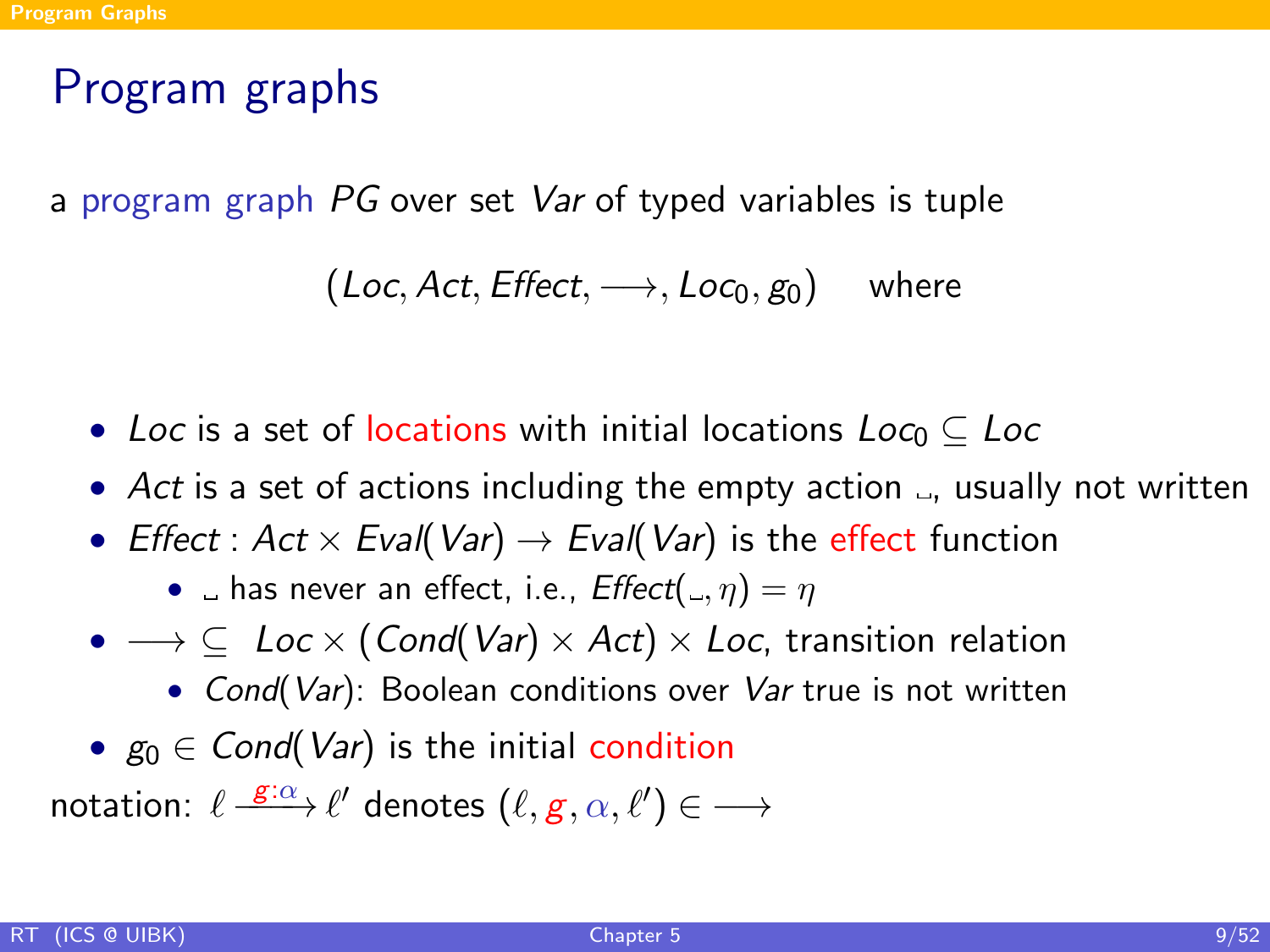## Beverage vending machine

#### NOT IN HANDOUT, GRAPH IN PRESENTATION

- Loc = { start, select } with  $Loc_0 = \{ start \}$
- $Act = \{ bget, sget, refill \}$
- $Var = \{$  nsprite, nbeer  $\}$  with domain  $\{0, 1, \ldots, max\}$  $Effect(sget, \eta) = \eta(nsprite := nsprite-1)$
- Effect $(bget, \eta) = \eta[nbeer := nbeer-1]$ Effect(refill,  $\eta$ ) = [nsprite := max, nbeer := max]

• 
$$
g_0 = (nsprite = max \land nbeer = max)
$$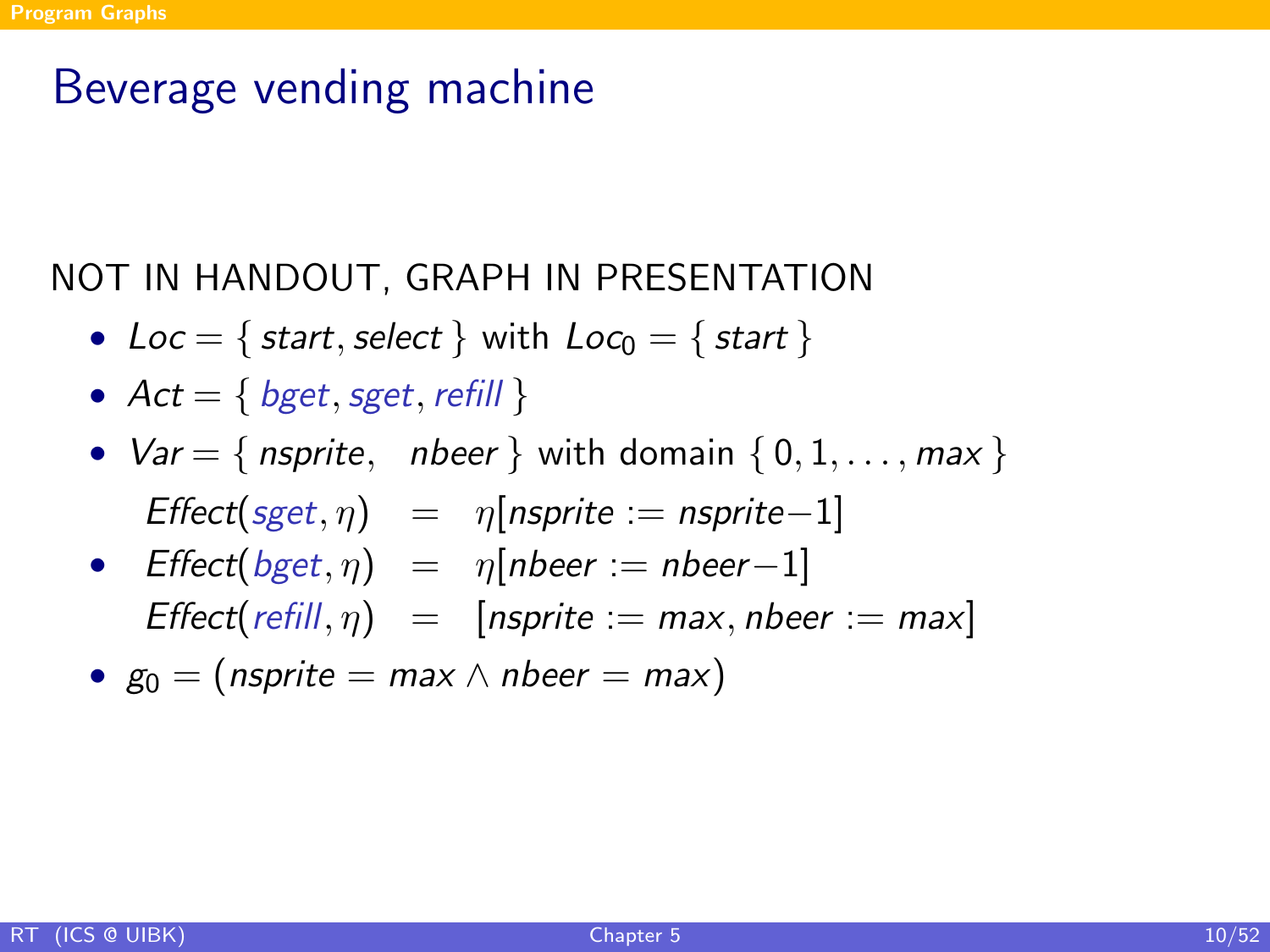# From program graphs to transition systems

- basic strategy: unfolding
	- state = location  $\ell$  + evaluation  $\eta$
	- initial state = initial location satisfying the initial condition  $g_0$
- propositions and labeling
	- propositions: "at  $\ell$ " and " $x \in D$ " for  $D \subset dom(x)$
	- $\langle \ell, \eta \rangle$  is labeled with "at  $\ell$ " and all conditions that hold in  $\eta$
- if  $\ell \stackrel{g:\alpha}{\longrightarrow} \ell'$  and g holds in  $\eta$  then  $\langle \ell, \eta \rangle \rightarrow \langle \ell', E \text{ffect}(\alpha, \eta) \rangle$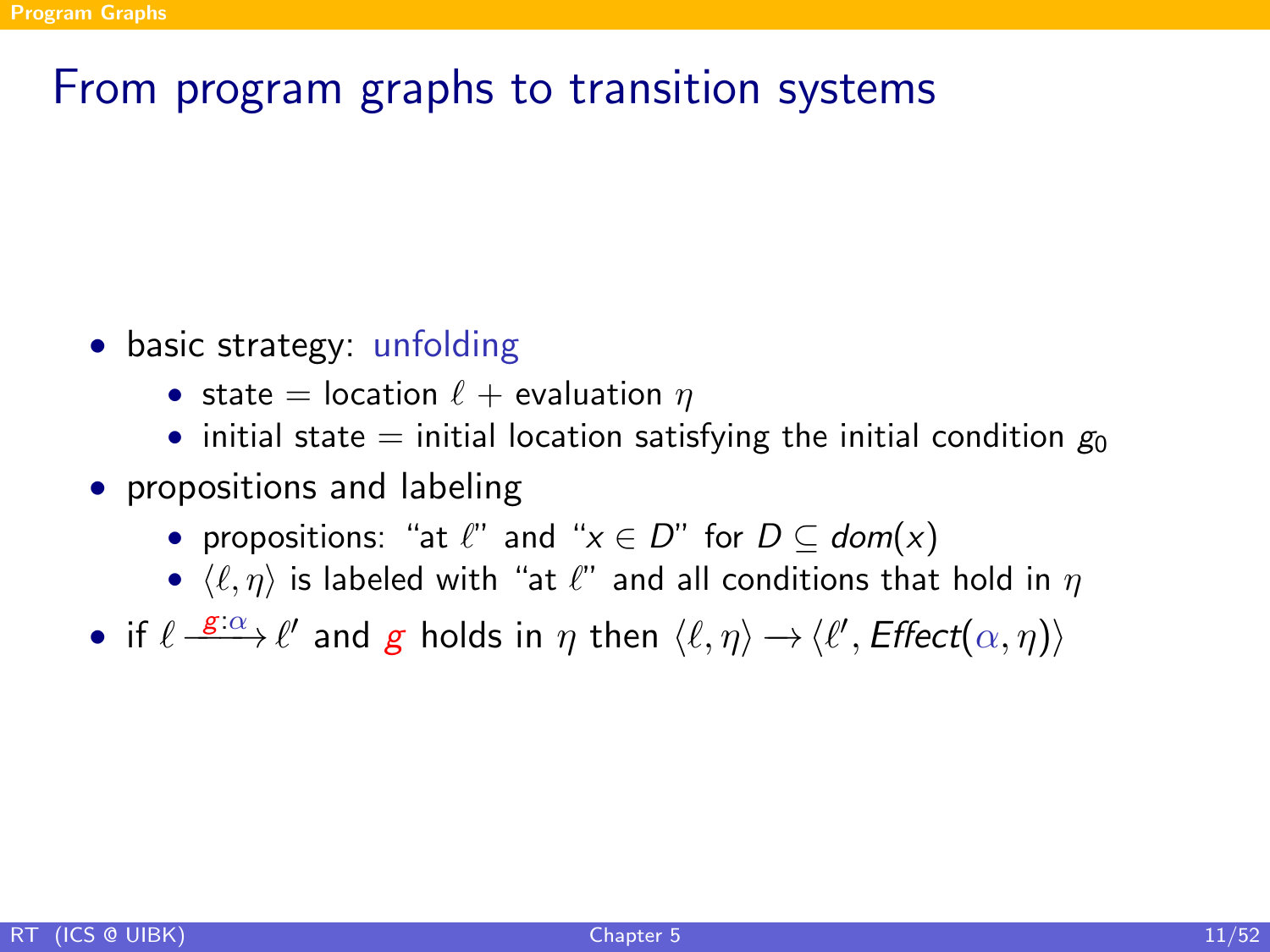# Structured operational semantics

# $\bullet$  notation  $\frac{\text{premise}}{\text{conclusion}}$  means: if the proposition above the "solid line" (i.e., the premise) holds, then the proposition under the fraction bar (i.e., the conclusion) holds

- such "if ... then ..." propositions are also called inference rules
- if the premise is a tautology, it may be omitted
- in the latter case, the rule is also called an axiom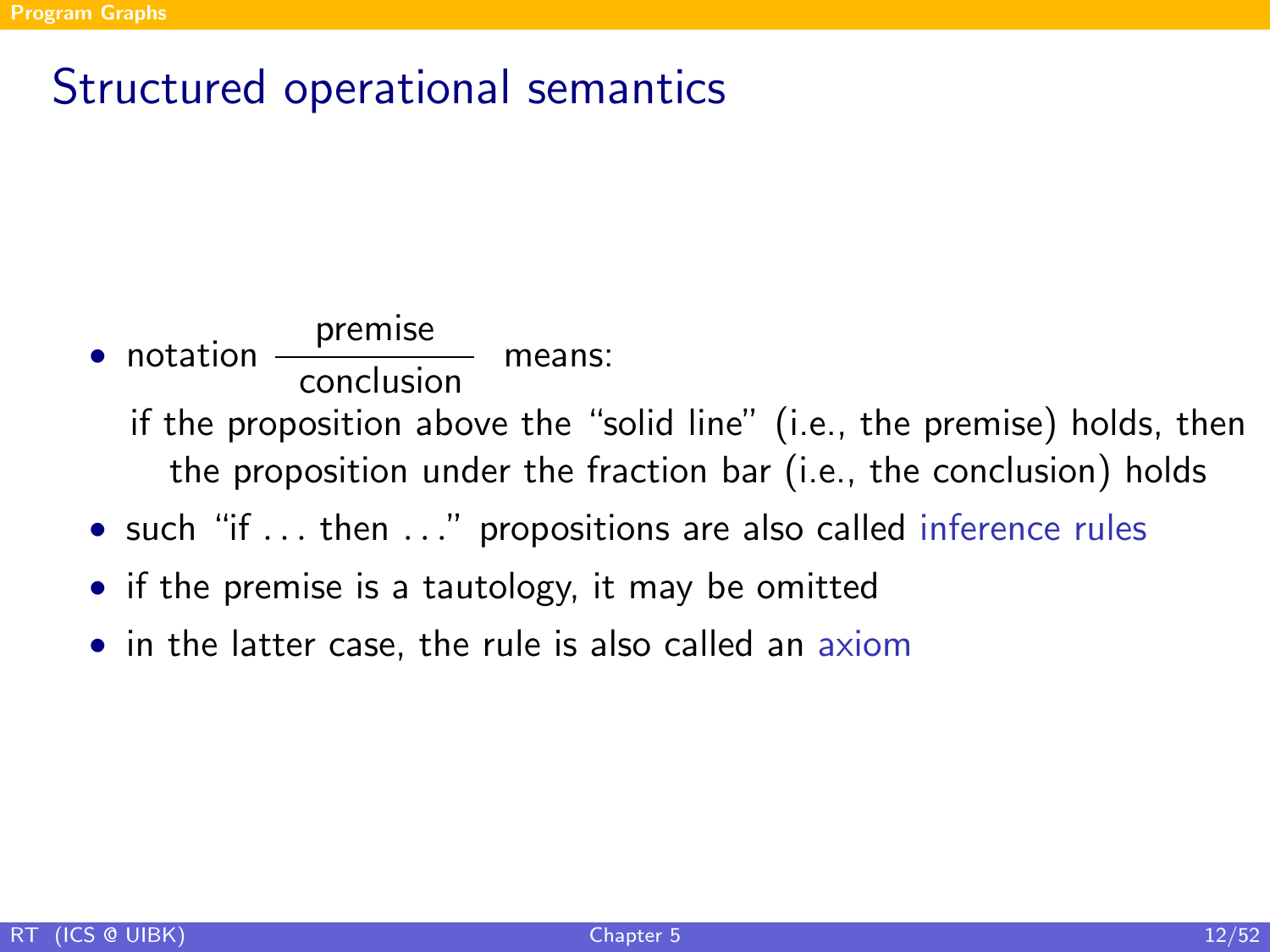# Transition systems for program graphs

the transition system  $TS(PG)$  of program graph

$$
\mathit{PG} = (\mathit{Loc}, \mathit{Act}, \mathit{Effect}, \longrightarrow, \mathit{Loc}_0, \mathit{g}_0)
$$

over set *Var* of variables is the tuple  $(S, \longrightarrow, I, AP, L)$  where

•  $S = Loc \times Eval(Var)$ 

• 
$$
\longrightarrow
$$
  $\subseteq$  *S*  $\times$  *S* is defined by the rule:  $\frac{\ell}{\ell}$ 

$$
\frac{\ell \xrightarrow{\mathbf{g}:\alpha} \ell' \wedge \eta \models \mathbf{g}}{\langle \ell, \eta \rangle \rightarrow \langle \ell', \mathit{Effect}(\alpha, \eta) \rangle}
$$

• 
$$
I = \{ \langle \ell, \eta \rangle \mid \ell \in \text{Loc}_0, \eta \models \text{g}_0 \}
$$

• 
$$
AP = Loc \cup Cond(Var)
$$
 and  
\n $L(\langle \ell, \eta \rangle) = \{\ell\} \cup \{g \in Cond(Var) \mid \eta \models g\}$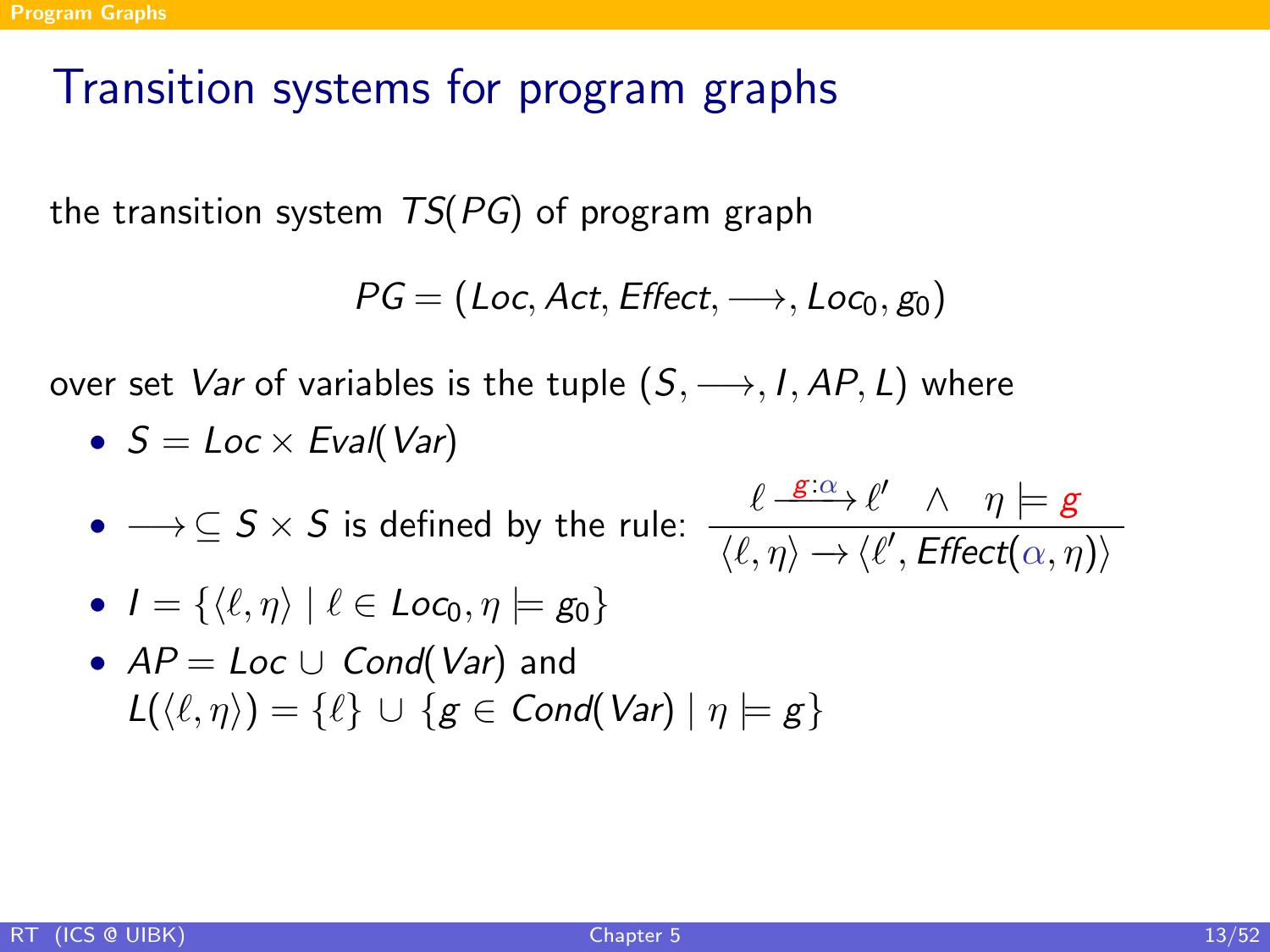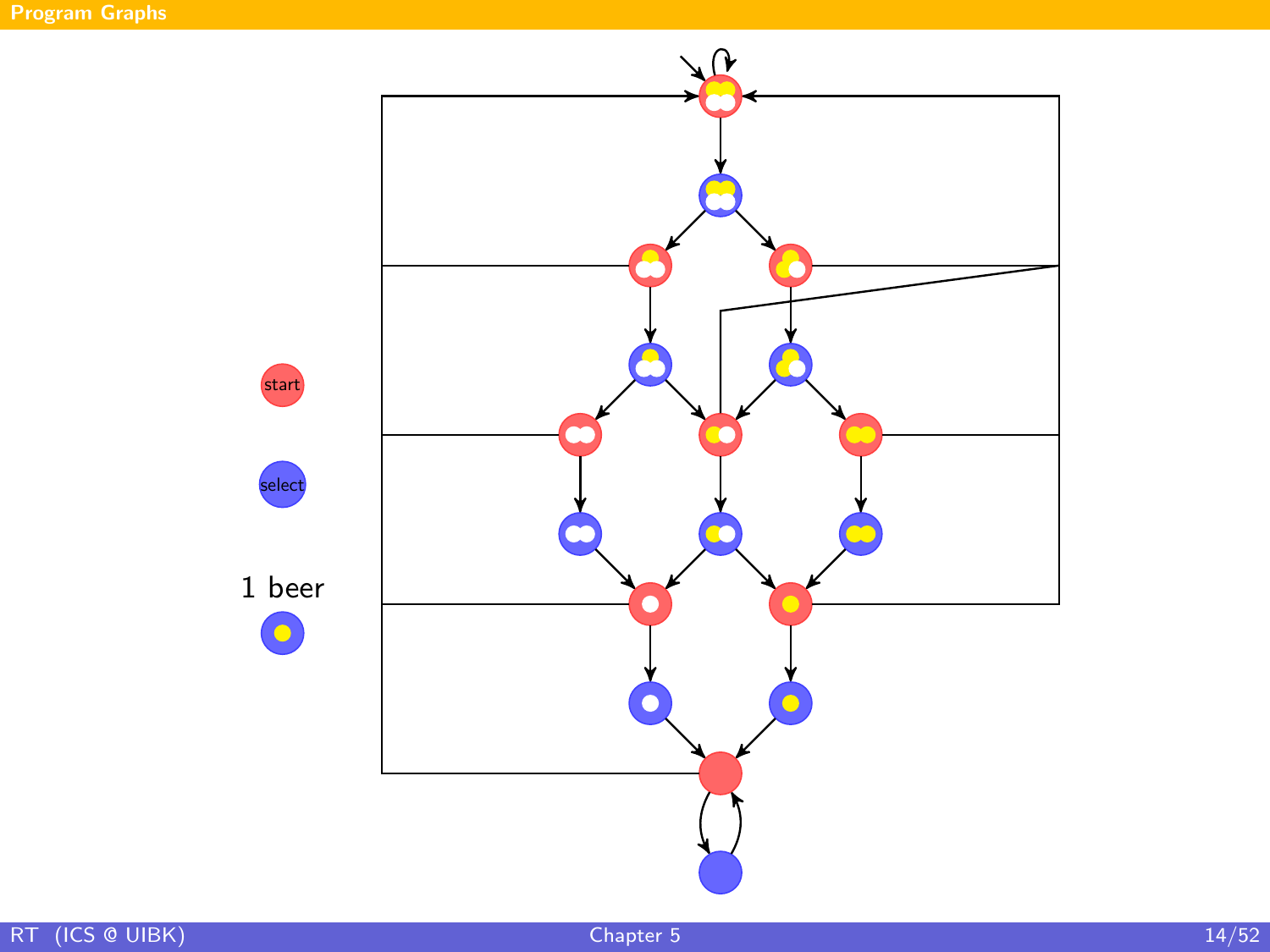## **Outline**

- **•** [Program Graphs](#page-4-0)
- [Channel systems](#page-14-0)

#### [Promela](#page-31-0)

- [Promela Syntax and Intuitive Meaning](#page-32-0)
- <span id="page-14-0"></span>• [Formal semantics](#page-38-0)

#### [The State-Space Explosion Problem](#page-46-0)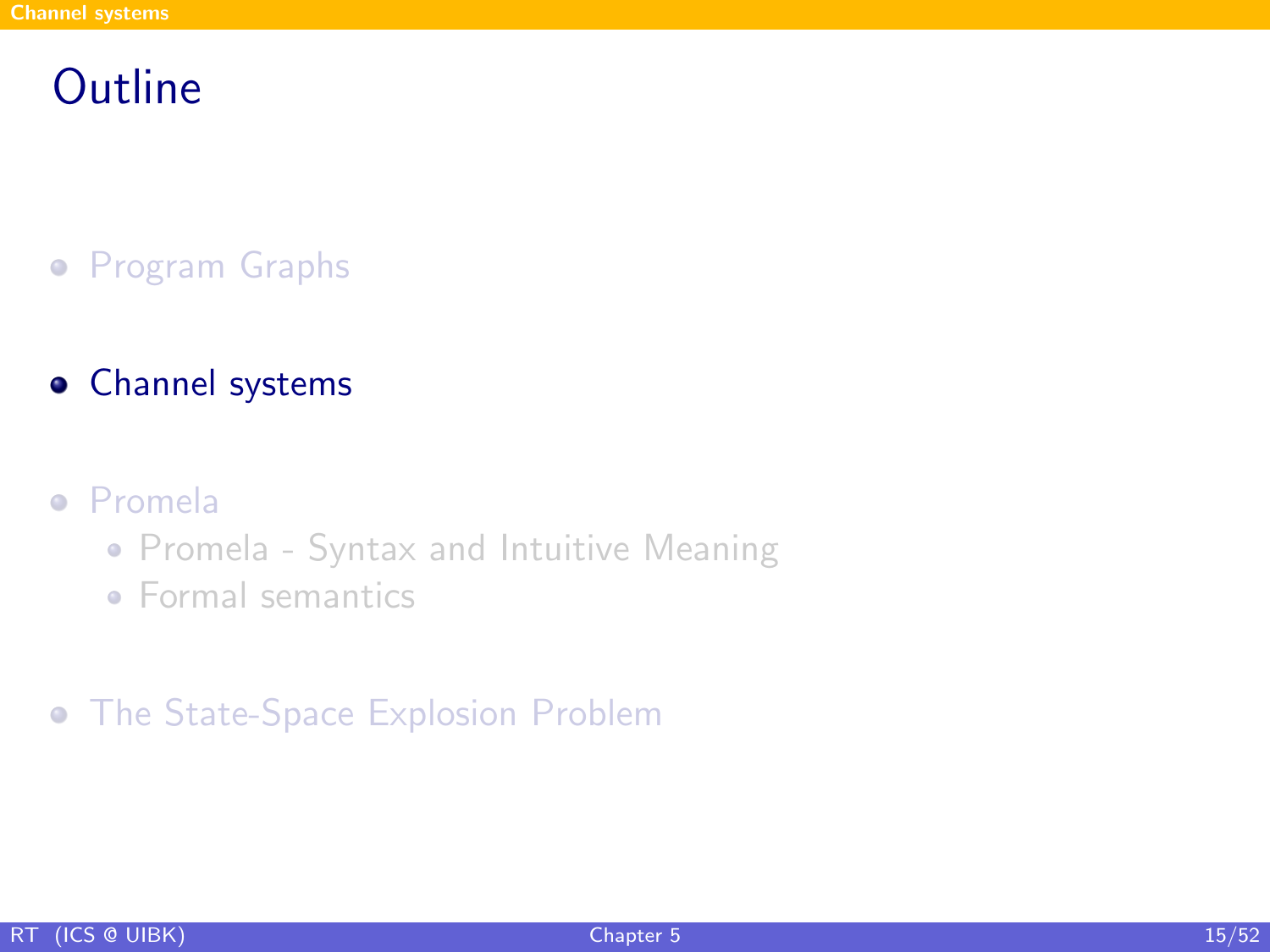### Concurrent systems

- program graphs
	- suited for modeling sequential data-dependent systems
- what about concurrent systems?
	- threading
	- distributed algorithms and communication protocols
- can we model:
	- synchronous communication?
	- asynchronous communication?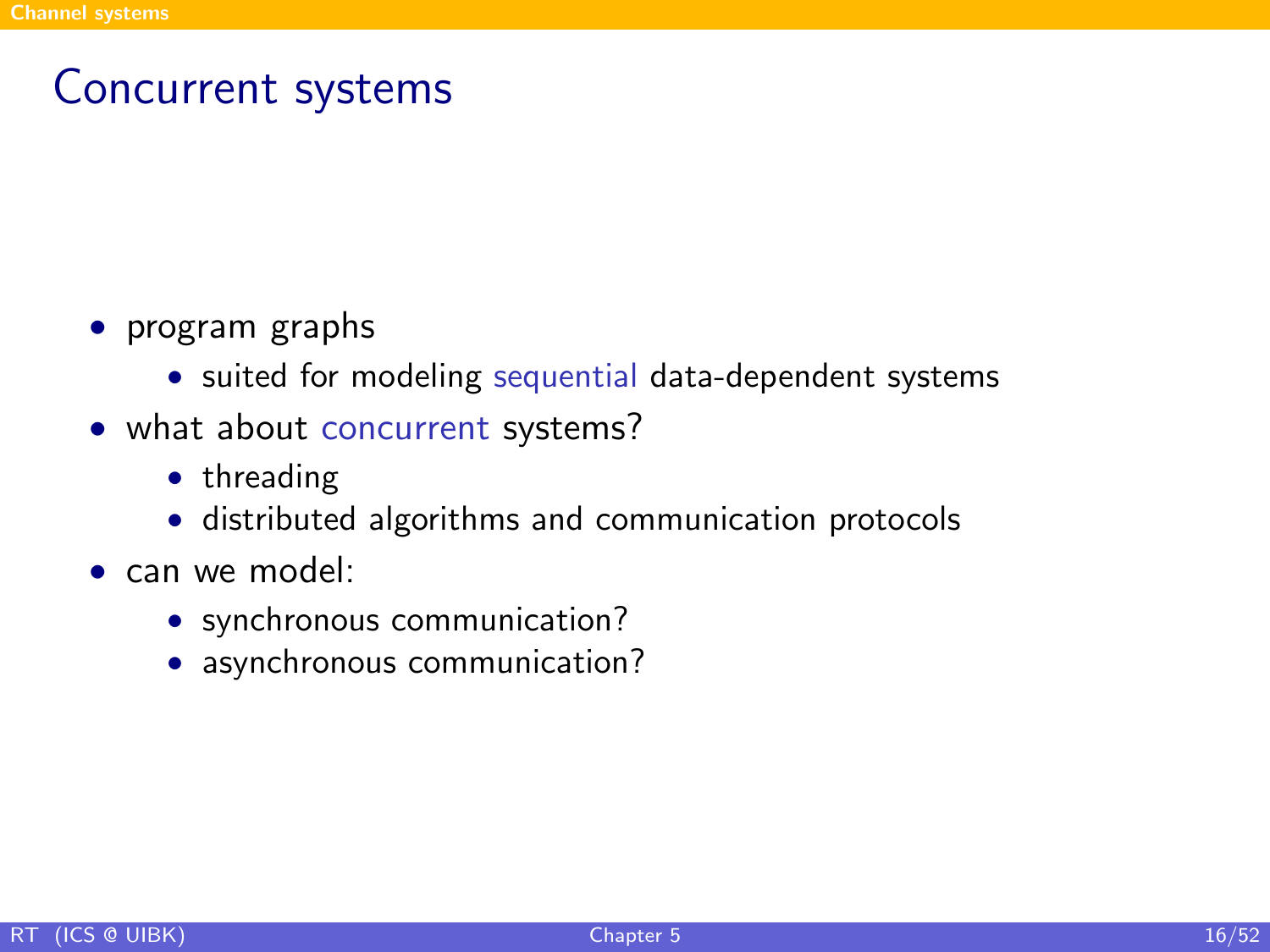## **Interleaving**

- construct concurrent system from several (sequential) components
- actions of independent components are merged or interleaved
	- a single or more processors are available (perhaps on different computers)
	- on which the actions of the processes are interlocked
- no assumptions on the order of processes
	- possible orders for independent processes  $P$  and  $Q$ :

|  |  |  |  | $P Q P Q P Q Q Q Q P $                                                           |
|--|--|--|--|----------------------------------------------------------------------------------|
|  |  |  |  | $P \quad P \quad Q \quad P \quad P \quad Q \quad P \quad P \quad Q \quad \ldots$ |
|  |  |  |  | $P Q P P Q P P P P Q $                                                           |

- justification for interleaving:
	- the effect of concurrently executed, independent actions  $\alpha$  and  $\beta$  equals the effect when  $\alpha$  and  $\beta$  are successively executed in arbitrary order

P:  $x++$ ;... Q:  $y++$  ..., parallel execution = sequential execution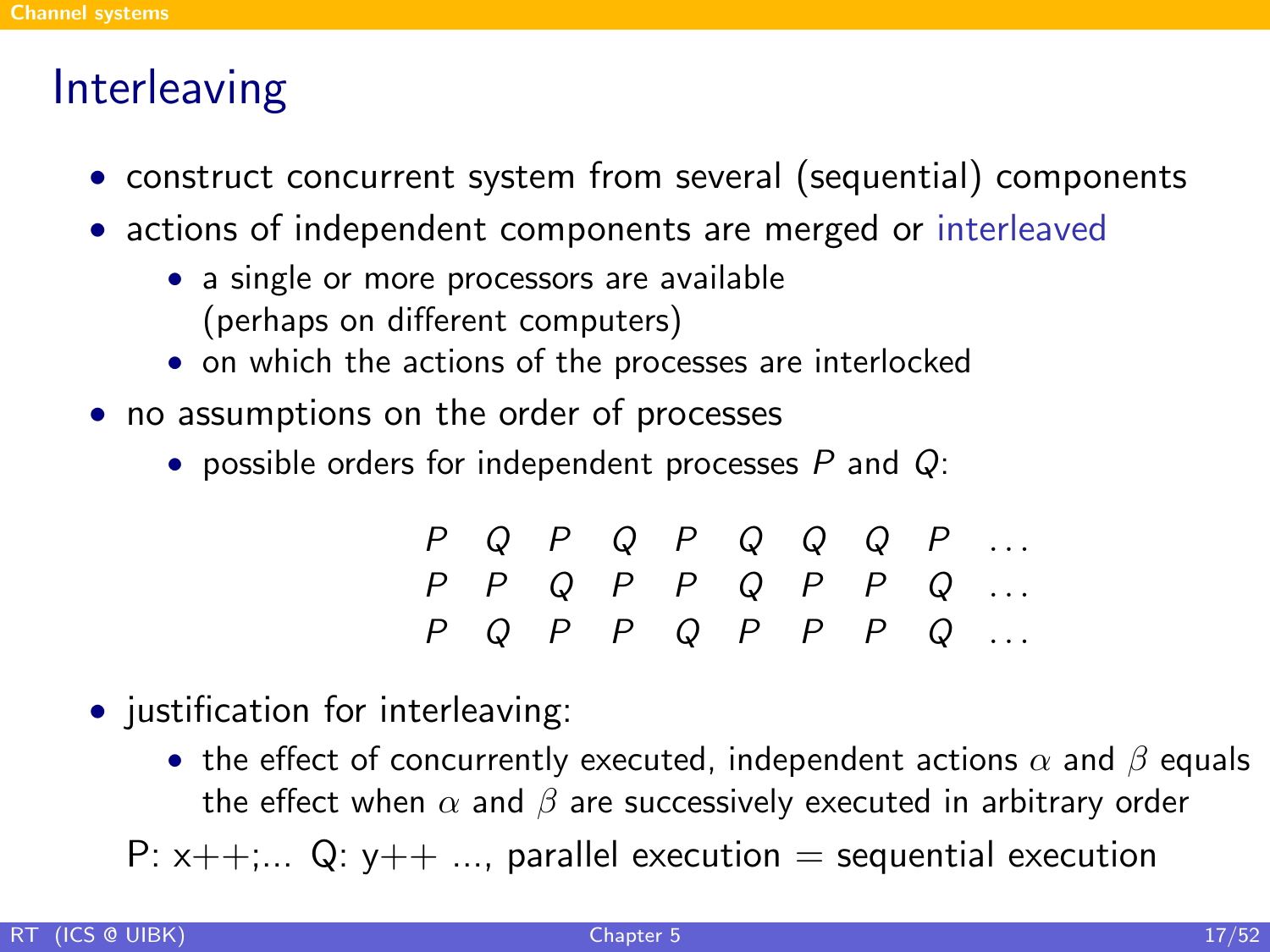### **Channels**

usually, processes exchange data in some way  $\Rightarrow$  channels

- processes communicate via channels  $(c \in Chan)$
- channels are first-in, first-out buffers
- channels are typed (wrt. their content  $-$  dom(c))
- channels buffer messages (of appropriate type)
- channel capacity  $=$  maximum  $#$  messages that can be stored
	- $c$  is a channel with finite capacity  $cap(c)$
	- if  $cap(c) > 0$ , there is some "delay" between sending and receiving
	- if  $cap(c) = 0$ , then communication via c amounts to handshaking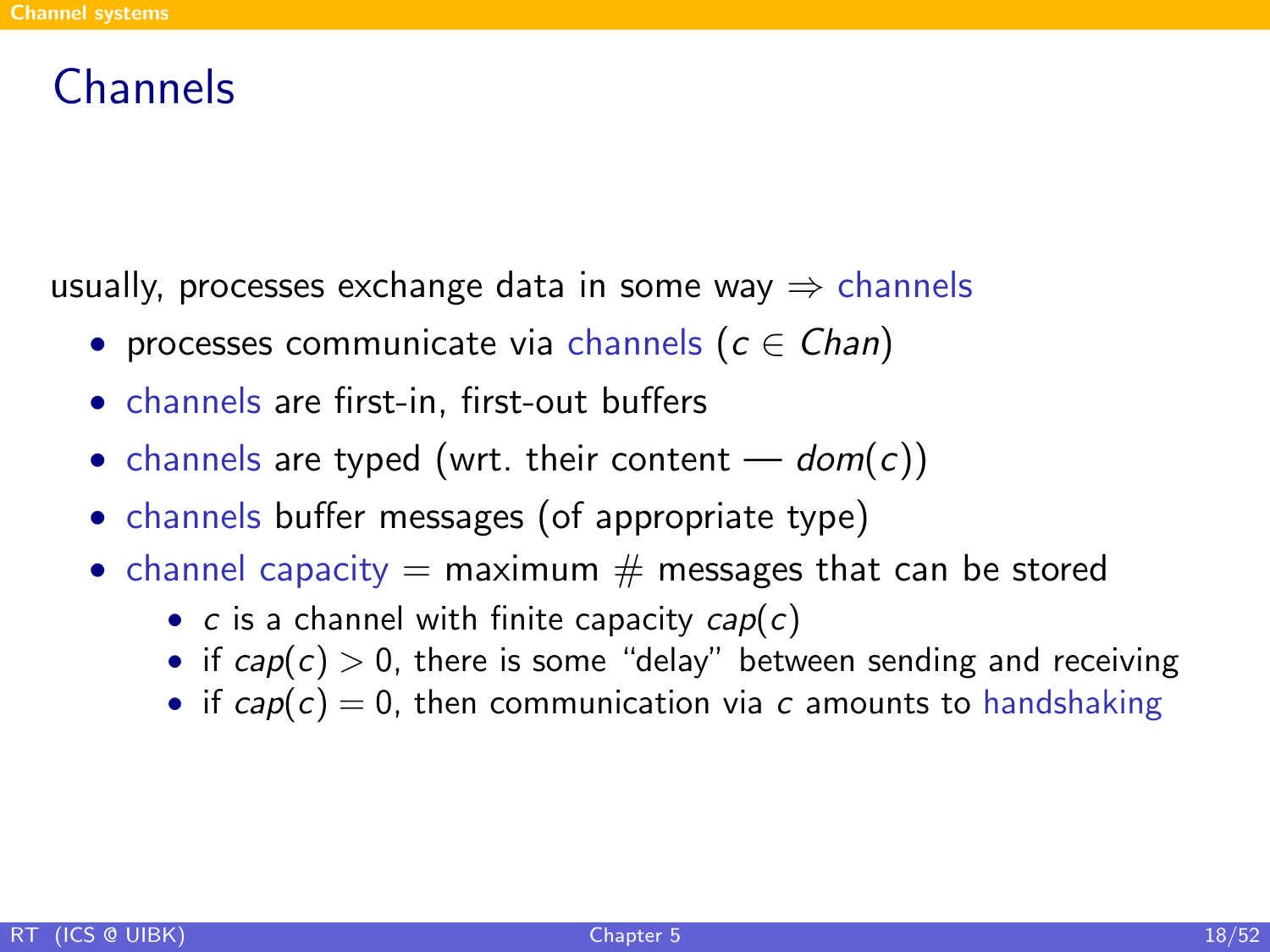### **Channels**

• process  $P_i$  = program graph  $PG_i$  + communication actions

 $c!v$  transmit the value v along channel c

 $c$ ? $x$  receive message via channel c and assign it to variable x

 $•$  Comm  $=$ 

 $\{ \text{ cl } v, \text{ c?x } | \text{ } c \in \text{Chan}, \text{ } v \in \text{dom}(c), \text{ } x \in \text{Var}. \text{ dom}(x) \supseteq \text{dom}(c) \}$ 

- sending and receiving a message
	- $c!v$  puts the value v at the rear of the buffer  $c$  (if  $c$  is not full)
	- $c$ ?x retrieves the front element of the buffer and assigns it to  $x$ (if  $c$  is not empty)
	- if  $cap(c) = 0$ , channel c has no buffer
	- if  $cap(c) = 0$ , sending and receiving can takes place simultaneously this is called synchronous message passing or handshaking
	- if  $cap(c) > 0$ , sending and receiving can never take place simultaneously this is called asynchronous message passing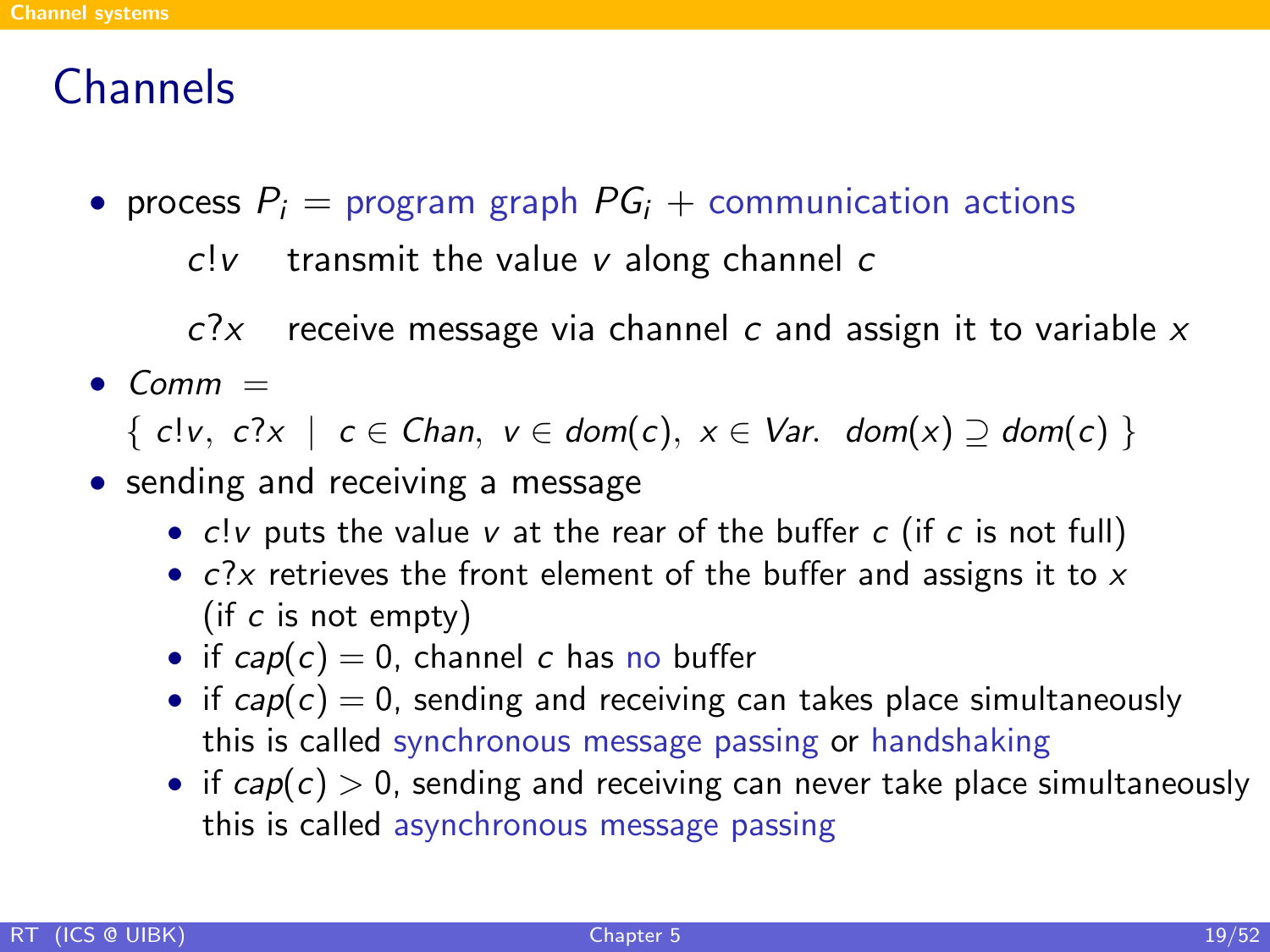### Example: Traffic Light



say that channel only has one value: token, say that  $cap(c) = 0$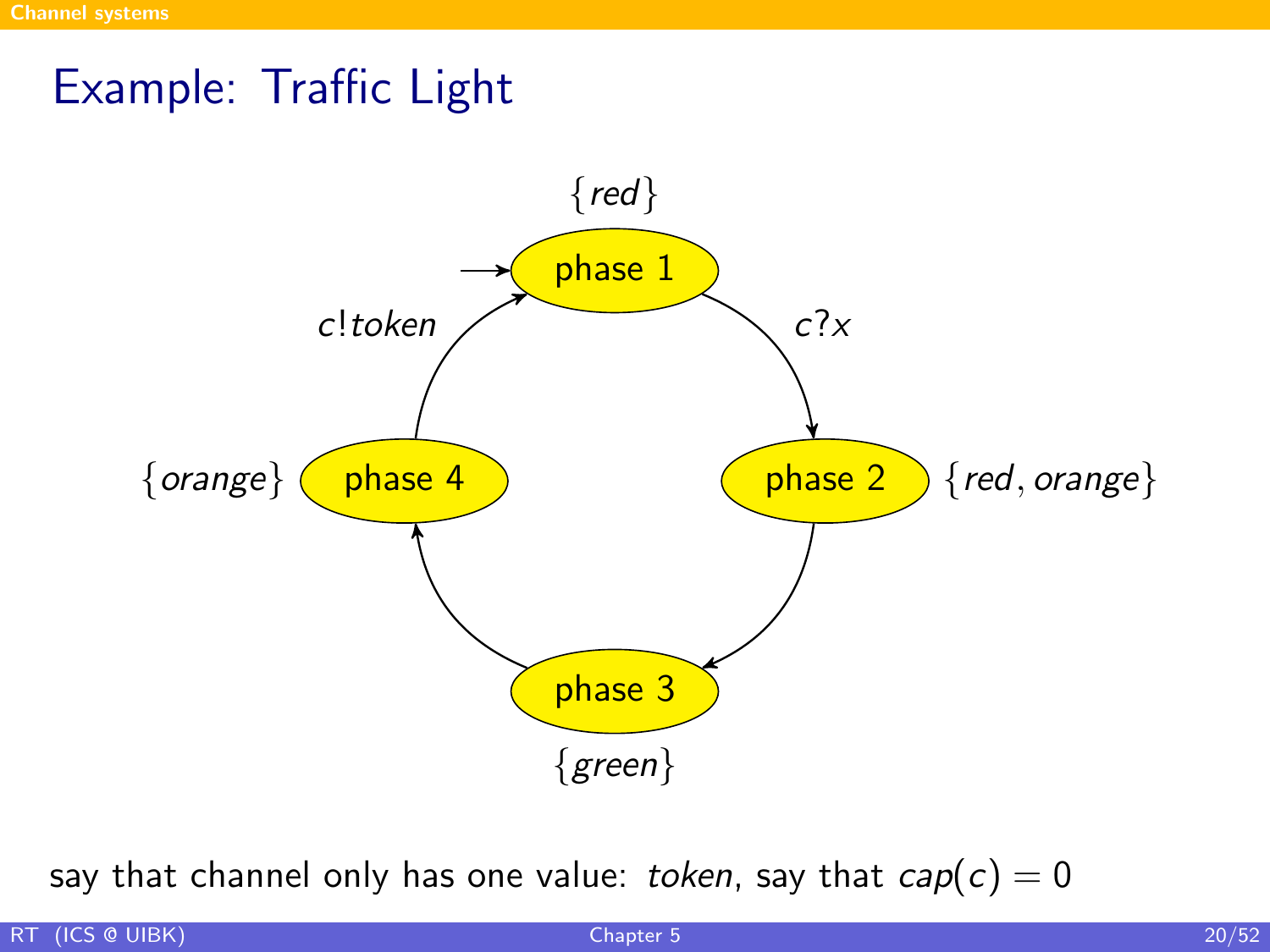## Channel systems

a program graph over (Var, Chan) is a tuple

$$
\mathit{PG} = (\mathit{Loc}, \mathit{Act}, \mathit{Effect}, \rightarrow, \mathit{Loc}_0, \mathit{g}_0)
$$

where

$$
\rightarrow \subseteq Loc \times (Cond(Var) \times Act) \times Loc \cup \underbrace{Loc \times (Cond(Var) \times Comm) \times Loc}_{communication actions}
$$

a channel system  $CS$  over  $(\bigcup_{0 < i \leqslant n} \mathit{Var}_i, \mathit{Chan})$ :

$$
CS = [PG_1 | \cdots | PG_n]
$$

with program graphs  $PG_{i}$  over  $(\mathit{Var}_{i}, \mathit{Chan})$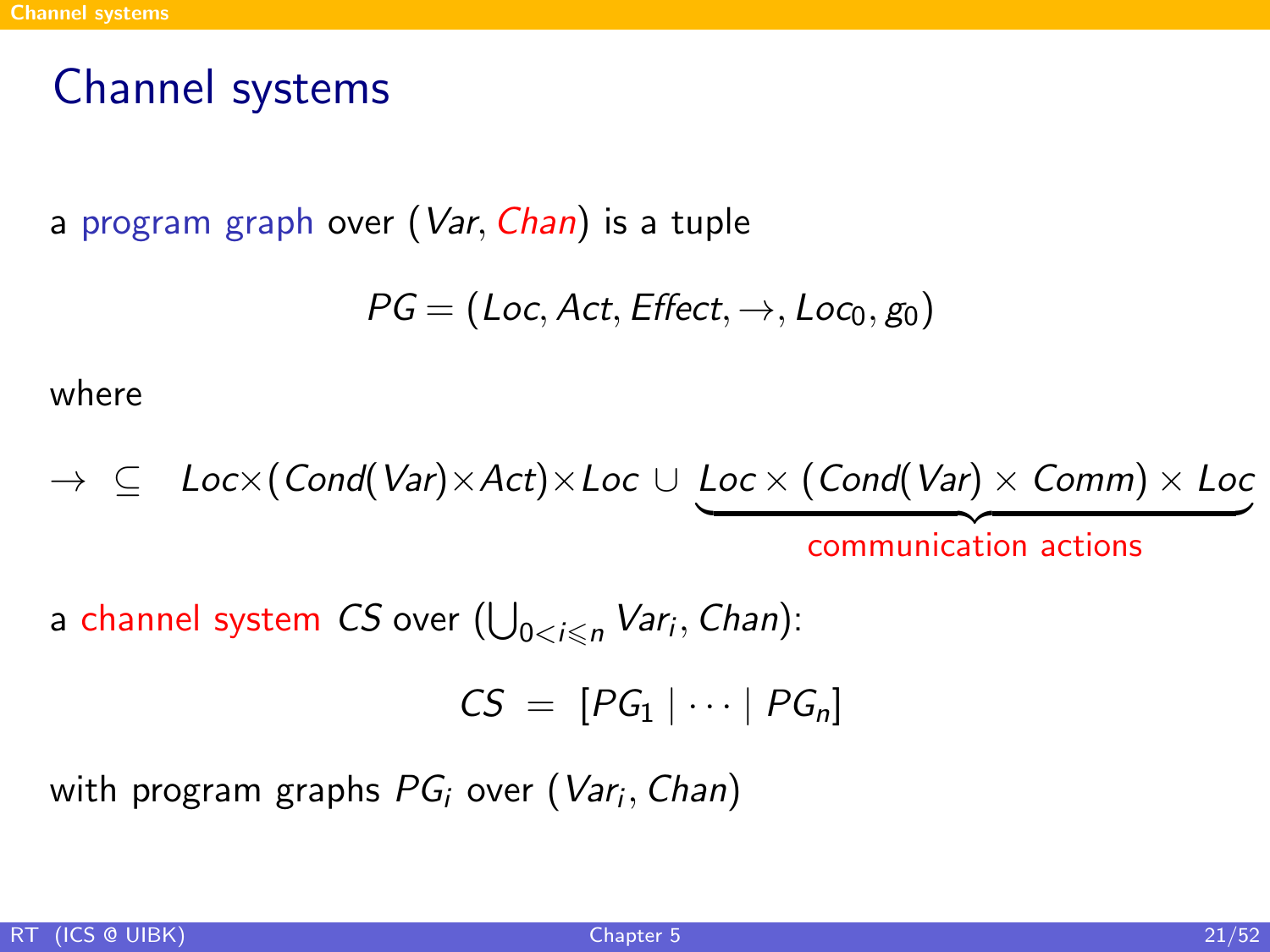### Example: Traffic lights

#### NOT IN HANDOUT, GRAPH IN PRESENTATION

#### $Crossing = [TrafficLight \mid TrafficLight]$

- only two traffic lights  $\Rightarrow$  both wait for input infinitely long
- therefore use additional "starter" to send one input

$$
\longrightarrow \boxed{\mathsf{init}} \qquad \qquad \textit{c!token} \qquad \qquad \boxed{\mathsf{done}}
$$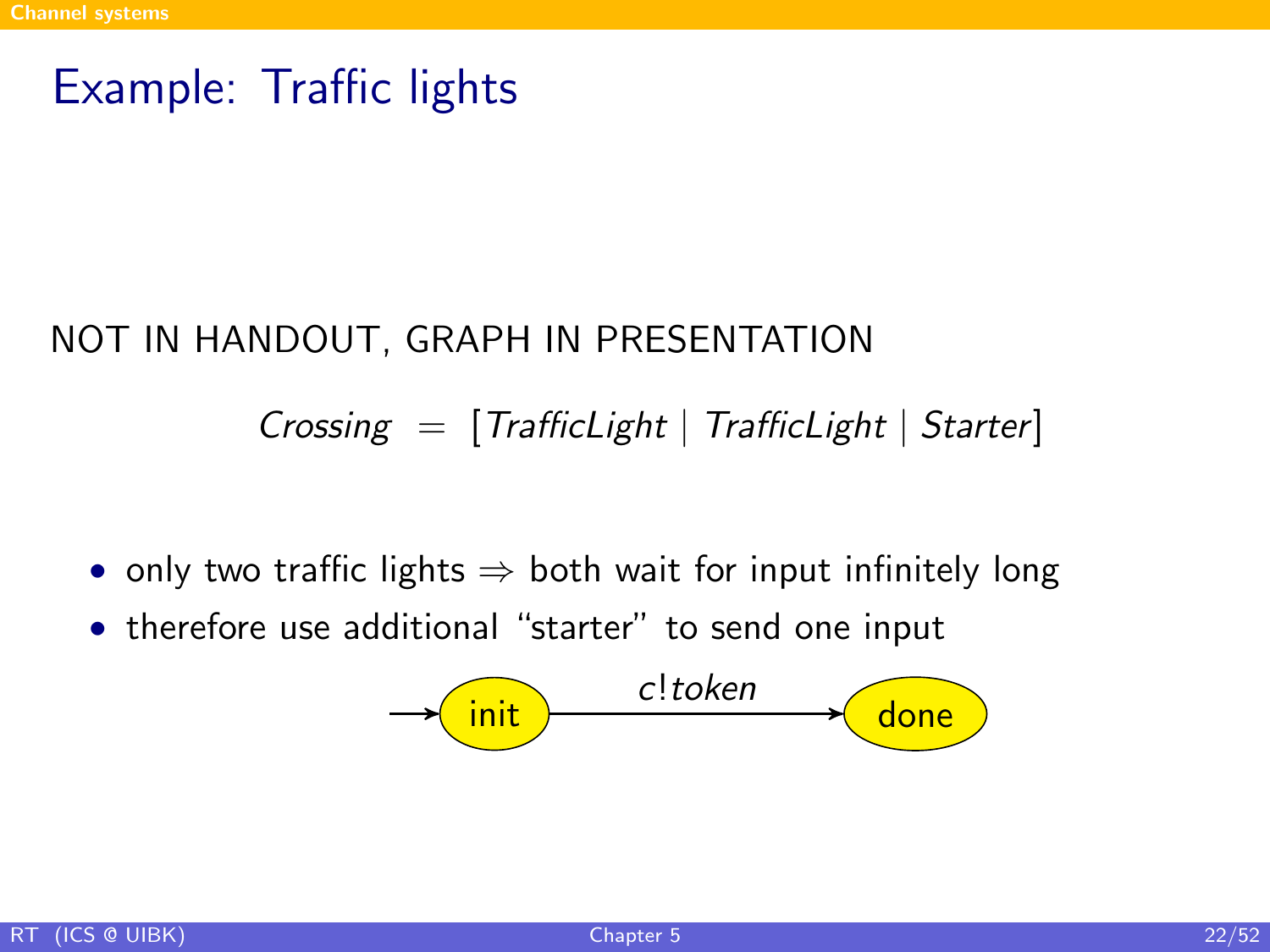# Communication actions

#### Handshaking

- if  $cap(c) = 0$ , then process  $P_i$  can perform  $\ell_i \xrightarrow{g:c!\nu} \ell'_i$  only
- ... if  $P_j$ , say, can perform  $\ell_j \xrightarrow{g':c?x} \ell'_j$  and  $\dots$
- if both  $g$  and  $g'$  are satisfied, and
- the effect corresponds to the (atomic) distributed assignment  $x := v$ .

#### Asynchronous message passing later . . .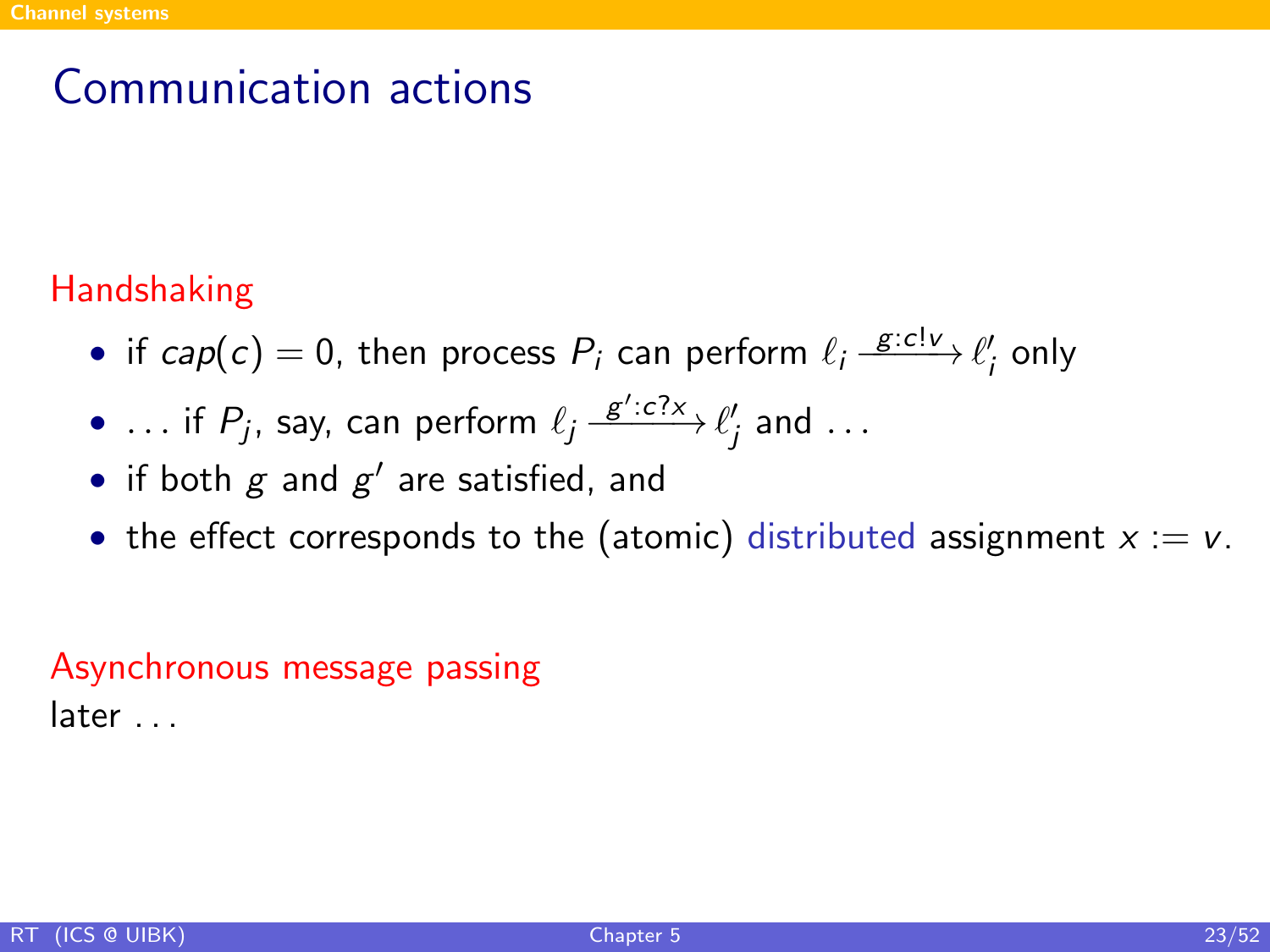### Transition system semantics of a channel system

let  $CS = [PG_1 | \cdots | PG_n]$  be a channel system over (Chan, Var) with

$$
PG_i = (Loc_i, Act_i, Effect_i, \rightarrow_i, Loc_{0,i}, g_{0,i}), \text{ for } 0 < i \leq n
$$

TS(CS) is the transition system  $(S, \rightarrow, I, AP, L)$  where:

- $S = (Loc_1 \times \cdots \times Loc_n) \times eval(Var) \times eval(Chan)$
- $\bullet \rightarrow$  is defined by the inference rules on the next slides
- $\bullet$   $I = \left\{ \, \langle \ell_1, \ldots, \ell_n, \eta, \xi_0 \rangle \, \mid \, \forall i. \ (\ell_i \in Loc_{0,i} \land \eta \models g_{0,i}) \land \forall c. \, \xi_0(c) = \varepsilon \, \right\}$
- $AP = \biguplus_{0 < i \leqslant n} Loc_i \ \uplus \ Cond(Var)$
- $L(\langle \ell_1, \ldots, \ell_n, \eta, \xi \rangle) = \{ \ell_1, \ldots, \ell_n \} \cup \{ g \in \text{Cond}(\text{Var}) \mid \eta \models g \}$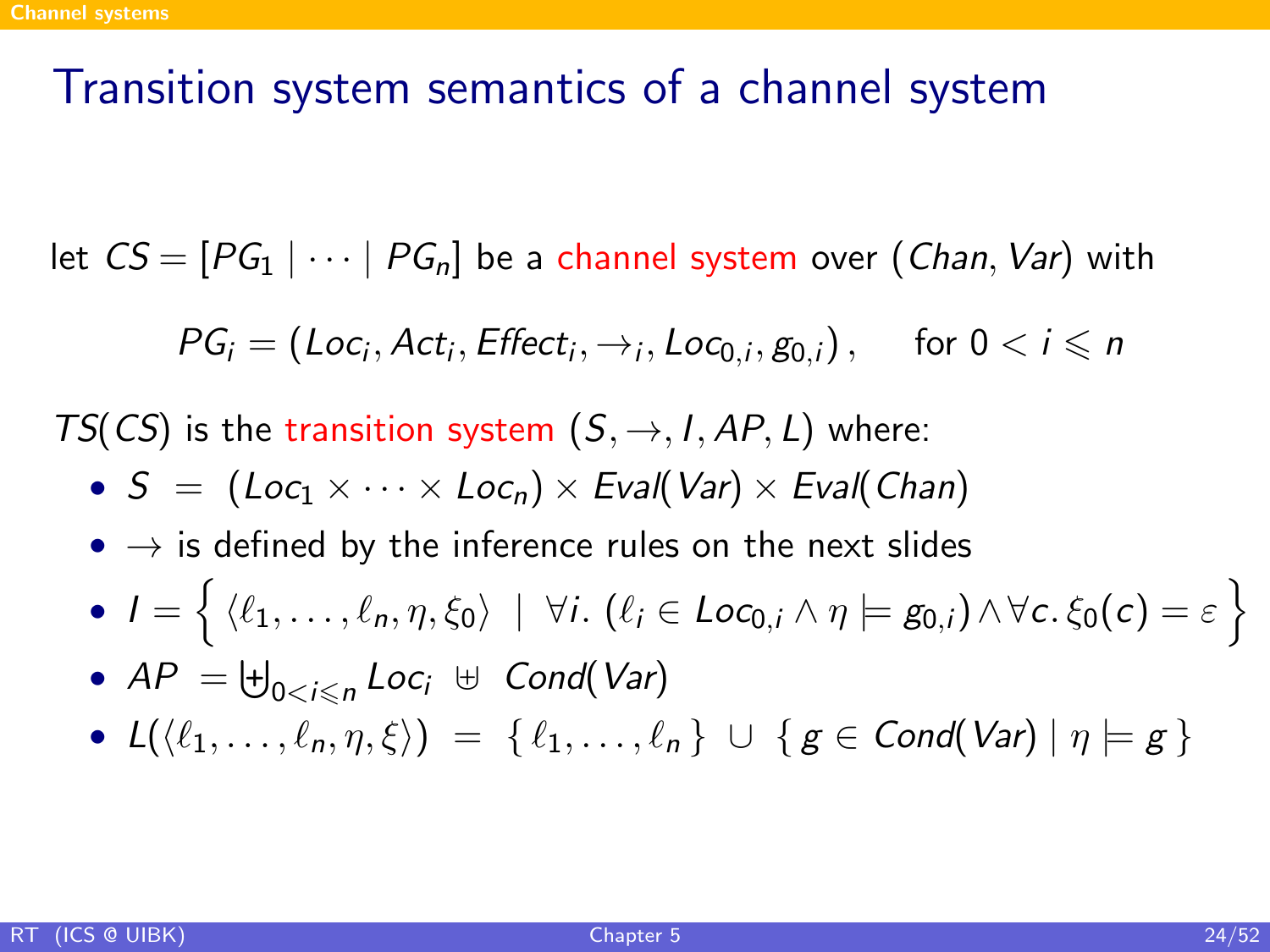# Inference rules (I)

• interleaving for  $\alpha \in Act_i$ :

$$
\frac{\ell_i \stackrel{\mathcal{E}: \alpha}{\longrightarrow}_i \ell'_i \quad \wedge \quad \eta \models \mathcal{E}}{\langle \ell_1, \ldots, \ell_i, \ldots, \ell_n, \eta, \xi \rangle \rightarrow \langle \ell_1, \ldots, \ell'_i, \ldots, \ell_n, \eta', \xi \rangle}
$$

where  $\eta' = \text{Effect}(\alpha, \eta)$ 

• synchronous message passing over  $c \in \mathcal{C}$  han,  $cap(c) = 0$ :

$$
\frac{\ell_i \xrightarrow{g:c?x} i \ell'_i \wedge \ell_j \xrightarrow{g':c!\nu} j \ell'_j \wedge (\eta \models g \wedge g') \wedge i \neq j}{\langle \ell_1, \dots, \ell_i, \dots, \ell_j, \dots, \ell_n, \eta, \xi \rangle \rightarrow \langle \ell_1, \dots, \ell'_i, \dots, \ell'_j, \dots, \ell_n, \eta', \xi \rangle}
$$
\nwhere  $\eta' = \eta[x := v]$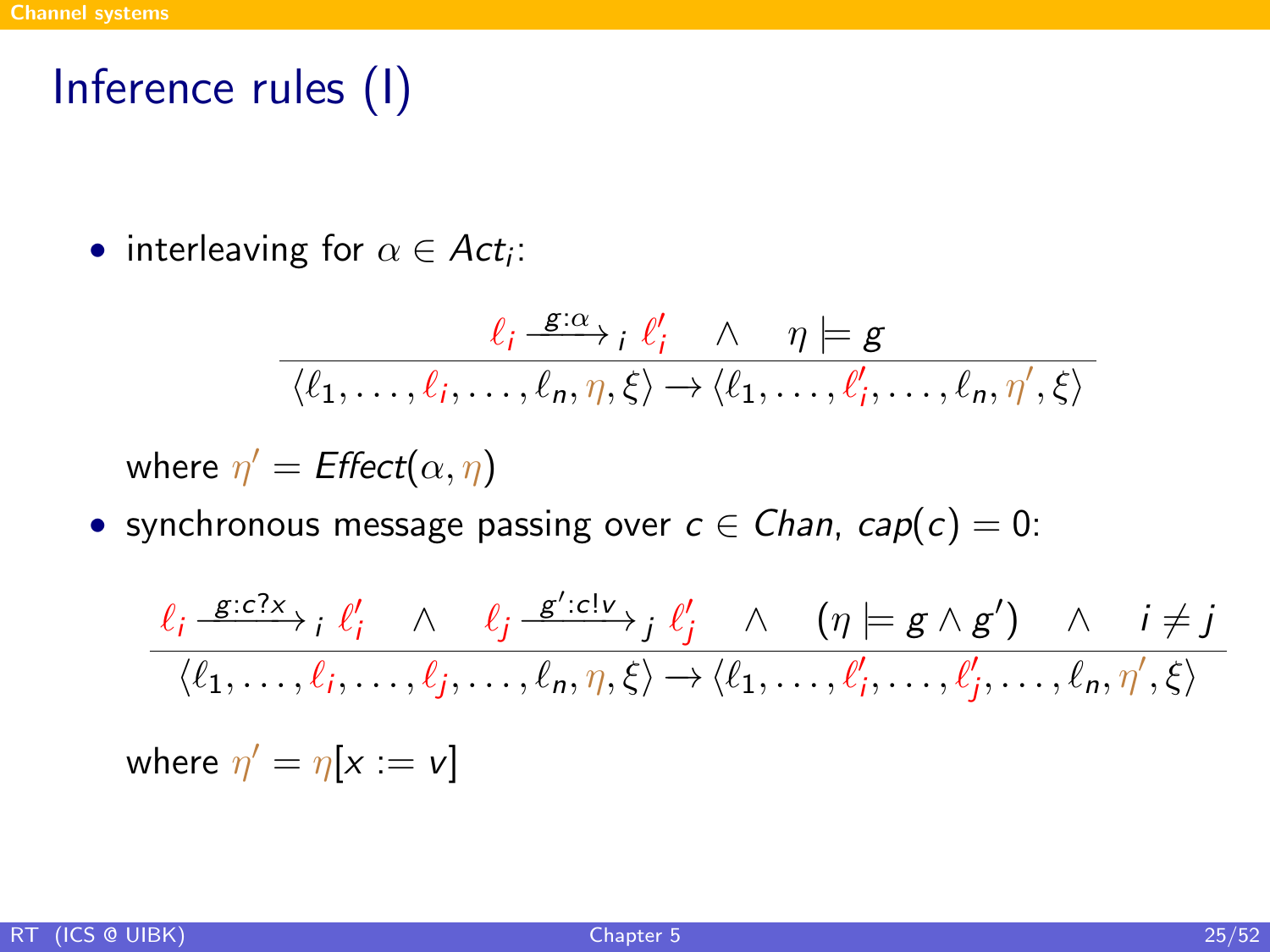# Example: Traffic lights NOT IN HANDOUT, PROGRAM GRAPH IN PRESENTATION



mention unreachable states, no evaluation, no channel evaluations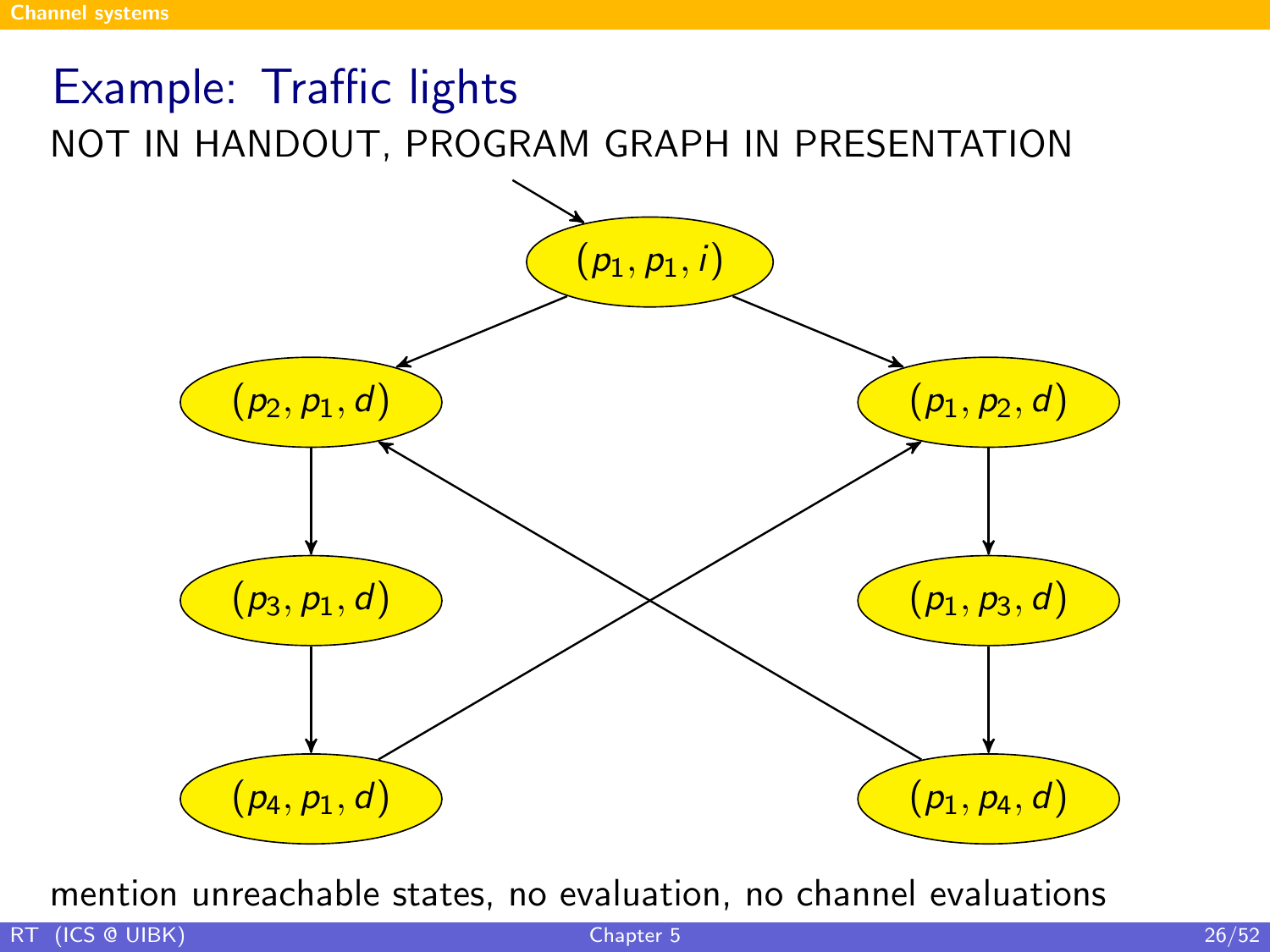### Example protocol

- two clients, one scheduler, one printer
- clients send data to scheduler which sends this data further to printer
- before sending data, clients have to initialize connection by sending id
- after data has been delivered by printer, scheduler sends ack. to client
- scheduler should always be able to receive data
- $\Rightarrow$  proper modeling requires asynchronous message passing
	- if  $cap(c) > 0$ , then process  $P_i$  can perform  $\ell_i \xrightarrow{g: cl \nu} \ell'_i$
	- ... iff g is satisfied and less than  $cap(c)$  messages are stored in c
	- $P_j$  may perform  $\ell_j \xrightarrow{g:c?x} \ell'_j$  iff  $g$  is satisfied and  $c$  is not empty
	- then the first element  $v$  of the buffer is extracted and assigned to  $x$ (atomically)

| executable if                                                         | effect          |  |  |  |
|-----------------------------------------------------------------------|-----------------|--|--|--|
| $g : c!v \mid g$ is sat. and c is not full                            | $Enqueue(c, v)$ |  |  |  |
| $g : c?x$   g is sat. and c is not empty   x := Front(c); Dequeue(c); |                 |  |  |  |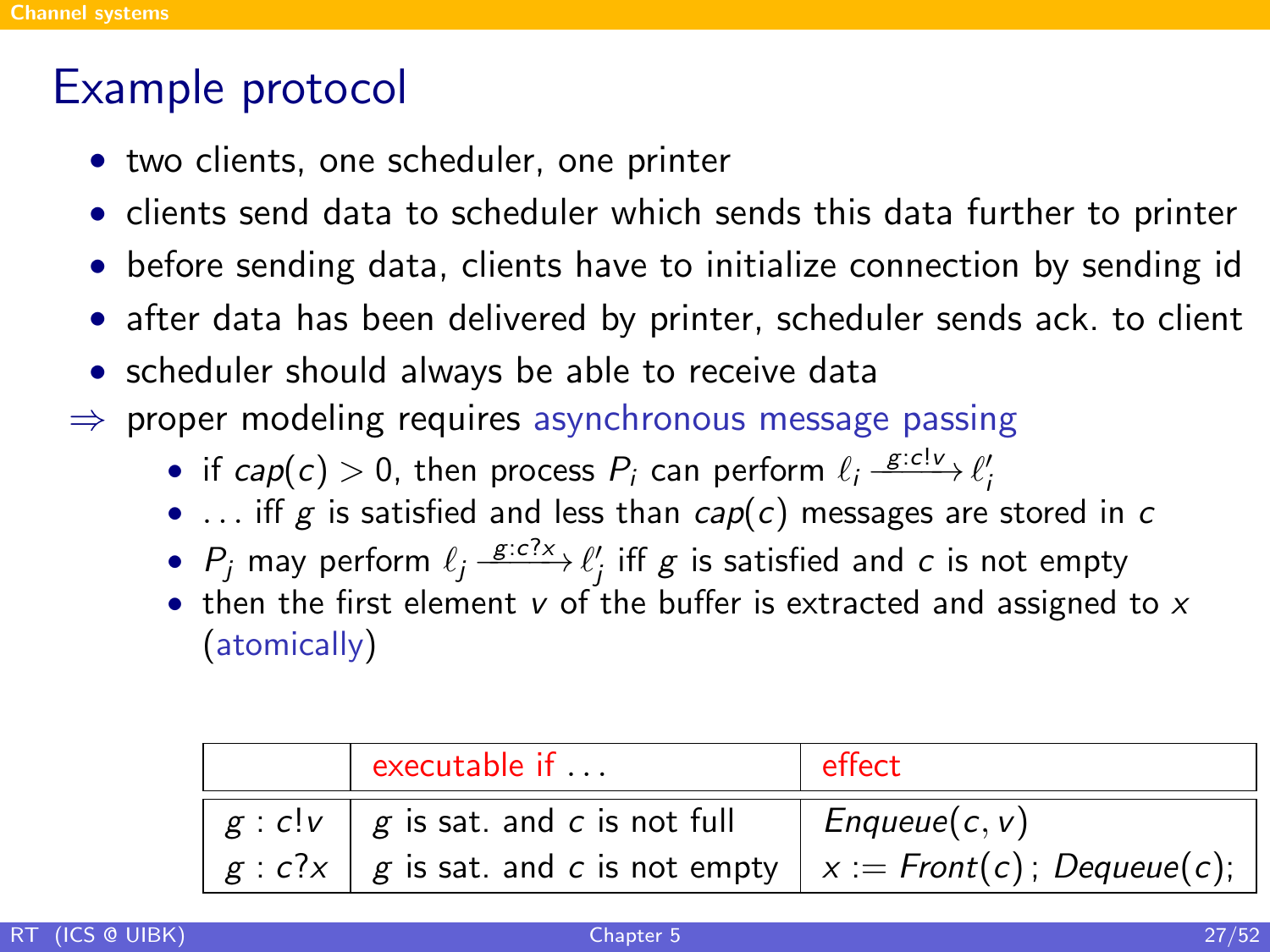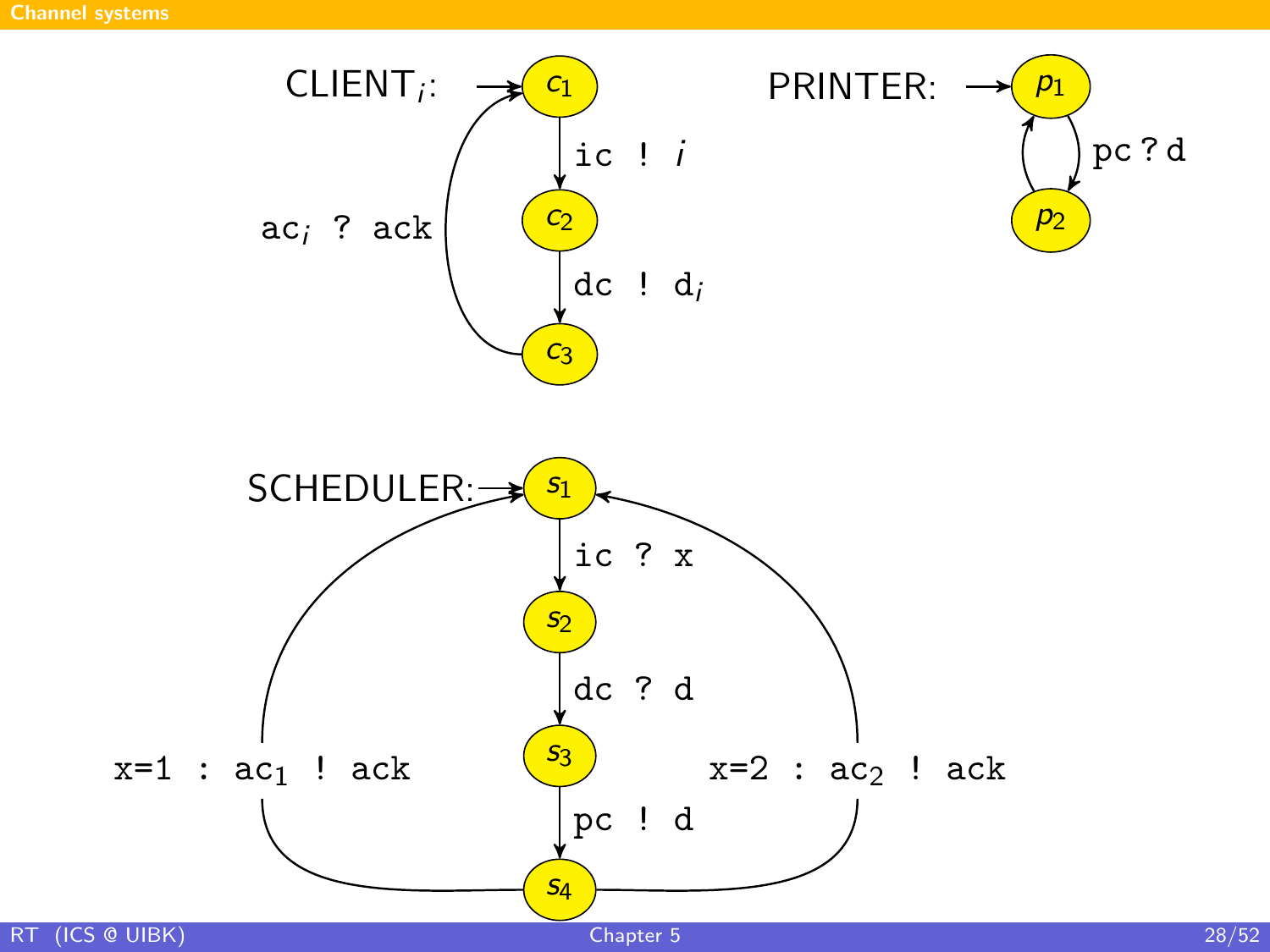# Channel evaluations

- a channel evaluation  $\xi$  is
	- a mapping from channel  $c \in \mathcal{C}$ han onto a sequence  $\xi(c) \in \mathit{dom}(c)^*$ such that
	- current length cannot exceed the capacity of c:  $len(\xi(c)) \le cap(c)$
	- $\xi(c) = v_1 v_2 \ldots v_k (cap(c) \ge k)$  denotes  $v_1$  is at front of buffer etc.
- $\xi[c] = v_1 \dots v_k$  denotes the channel evaluation

$$
\xi[c := v_1 \dots v_k](c') = \begin{cases} \xi(c') & \text{if } c \neq c' \\ v_1 \dots v_k & \text{if } c = c' \end{cases}
$$

• initial channel evaluation  $\xi_0$  equals  $\xi_0(c) = \varepsilon$  for any c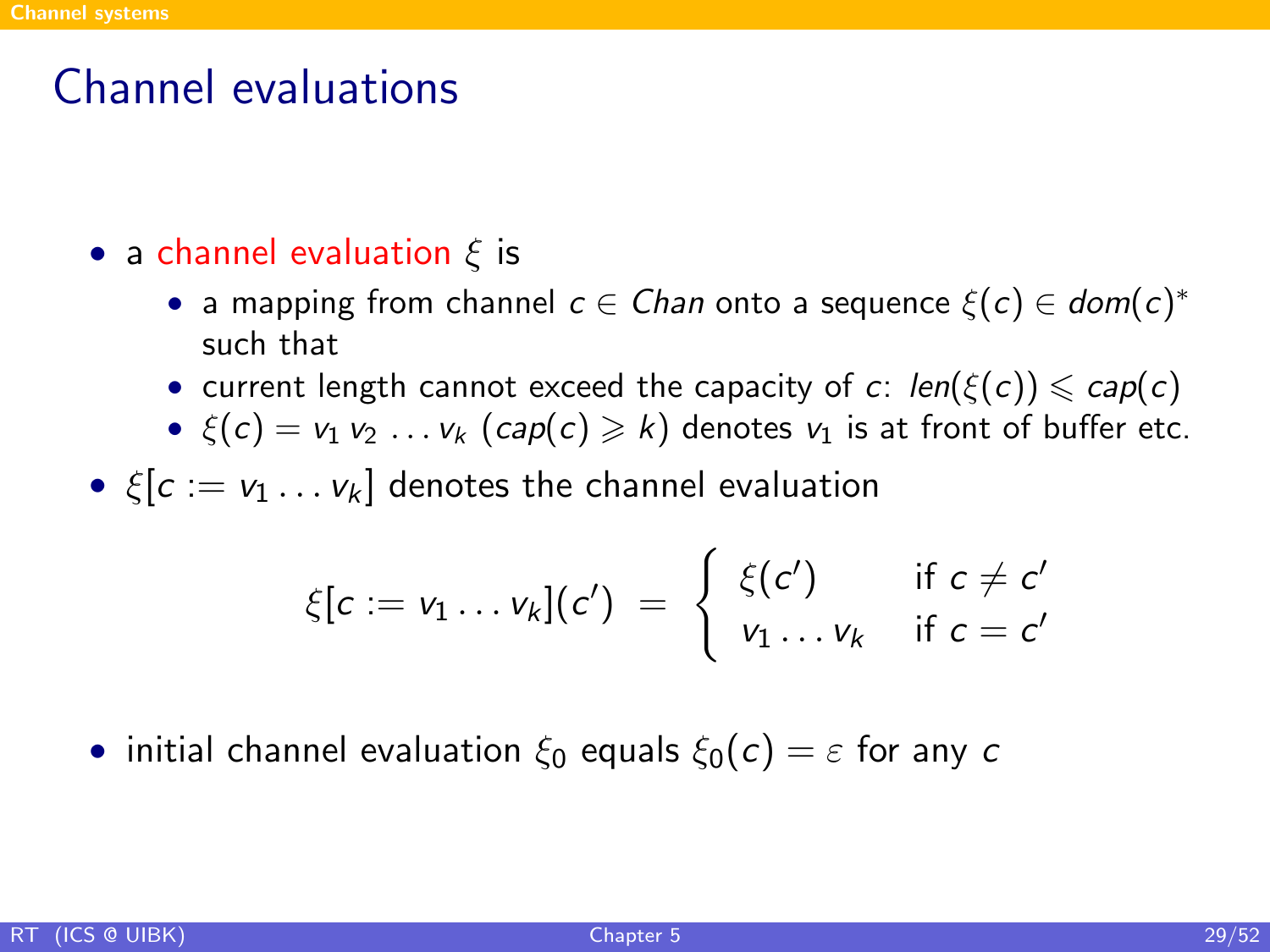# Inference rules (II)

asynchronous message passing for  $c \in Chan$ ,  $cap(c) > 0$ :

• receive a value along channel  $c$  and assign it to variable  $x$ :

$$
\frac{\ell_i \xrightarrow{g:c?x} i \ell'_i \wedge \xi(c) = v_1 \dots v_k \wedge k > 0 \wedge \eta \models g}{\langle \ell_1, \dots, \ell_i, \dots, \ell_n, \eta, \xi \rangle \rightarrow \langle \ell_1, \dots, \ell'_i, \dots, \ell_n, \eta', \xi' \rangle}
$$
  
where  $\eta' = \eta[x := v_1]$  and  $\xi' = \xi[c := v_2 \dots v_k]$ 

• transmit value  $v \in dom(c)$  over channel c:

$$
\frac{\ell_i \xrightarrow{g:c!v} i \ell'_i \wedge \xi(c) = v_1 \dots v_k \wedge k < cap(c) \wedge \eta \models g}{\langle \ell_1, \dots, \ell_i, \dots, \ell_n, \eta, \xi \rangle \rightarrow \langle \ell_1, \dots, \ell'_i, \dots, \ell_n, \eta, \xi' \rangle}
$$
\nwhere  $\xi' = \xi[c := v_1 v_2 \dots v_k v]$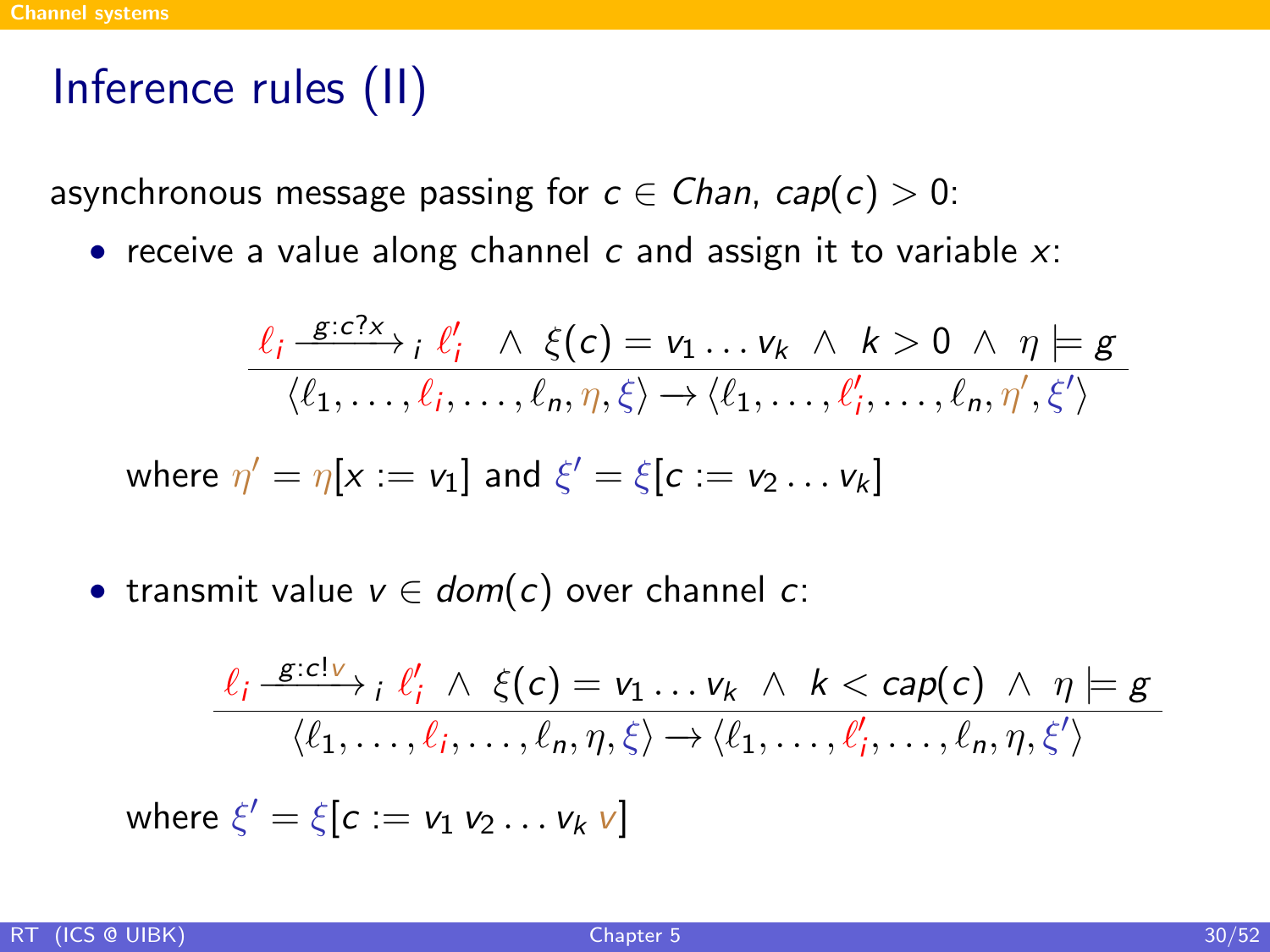# Transition system of example protocol

let  $c(ac_1) = c(ac_2) = c(pc) = 0$  and  $c(ic) = c(dc) > 0$ CHANNEL SYSTEM SHOWN IN PRESENTATION

| CL <sub>1</sub>   |                |                  |       |   | $CL_2$ SC PR $x$ SC.d PR.d |       |               | ic dc          |
|-------------------|----------------|------------------|-------|---|----------------------------|-------|---------------|----------------|
| C <sub>1</sub>    | C <sub>1</sub> | $S_1$            | $p_1$ | ? | ?                          | ?     | $\epsilon$    | $\epsilon$     |
| C <sub>2</sub>    | C <sub>1</sub> | S <sub>1</sub>   | $p_1$ | 7 | ?                          | 7     | 1             | $\epsilon$     |
| C <sub>2</sub>    | C <sub>1</sub> | S <sub>2</sub>   | $p_1$ | 1 | ?                          | ?     | $\epsilon$    | $\epsilon$     |
| C)                | C <sub>2</sub> | S <sub>2</sub>   | $p_1$ | 1 | ?                          | ?     | $\mathcal{L}$ | $\epsilon$     |
| C <sub>2</sub>    | $C_3$          | S <sub>2</sub>   | $p_1$ | 1 | ?                          | ?     | 2             | $d_2$          |
| $\mathcal{C}_{2}$ | $C_3$          | $S_3$            | $p_1$ | 1 | $d_2$                      | ?     | 2             | $\epsilon$     |
| C <sub>2</sub>    | $C_3$          | $S_4$            | $p_2$ | 1 | d                          | d     | 2             | $\epsilon$     |
| $C_3$             | $C_3$          | S <sub>4</sub>   | $p_2$ | 1 | $d_2$                      | $d_2$ | 2             | d <sub>1</sub> |
| $c_1$             | $C_3$          | $\mathfrak{s}_1$ | $p_2$ | 1 | $d_2$                      | $d_2$ | 2             | d <sub>1</sub> |

problem: client 1 gets acknowledge although data 2 is send to printer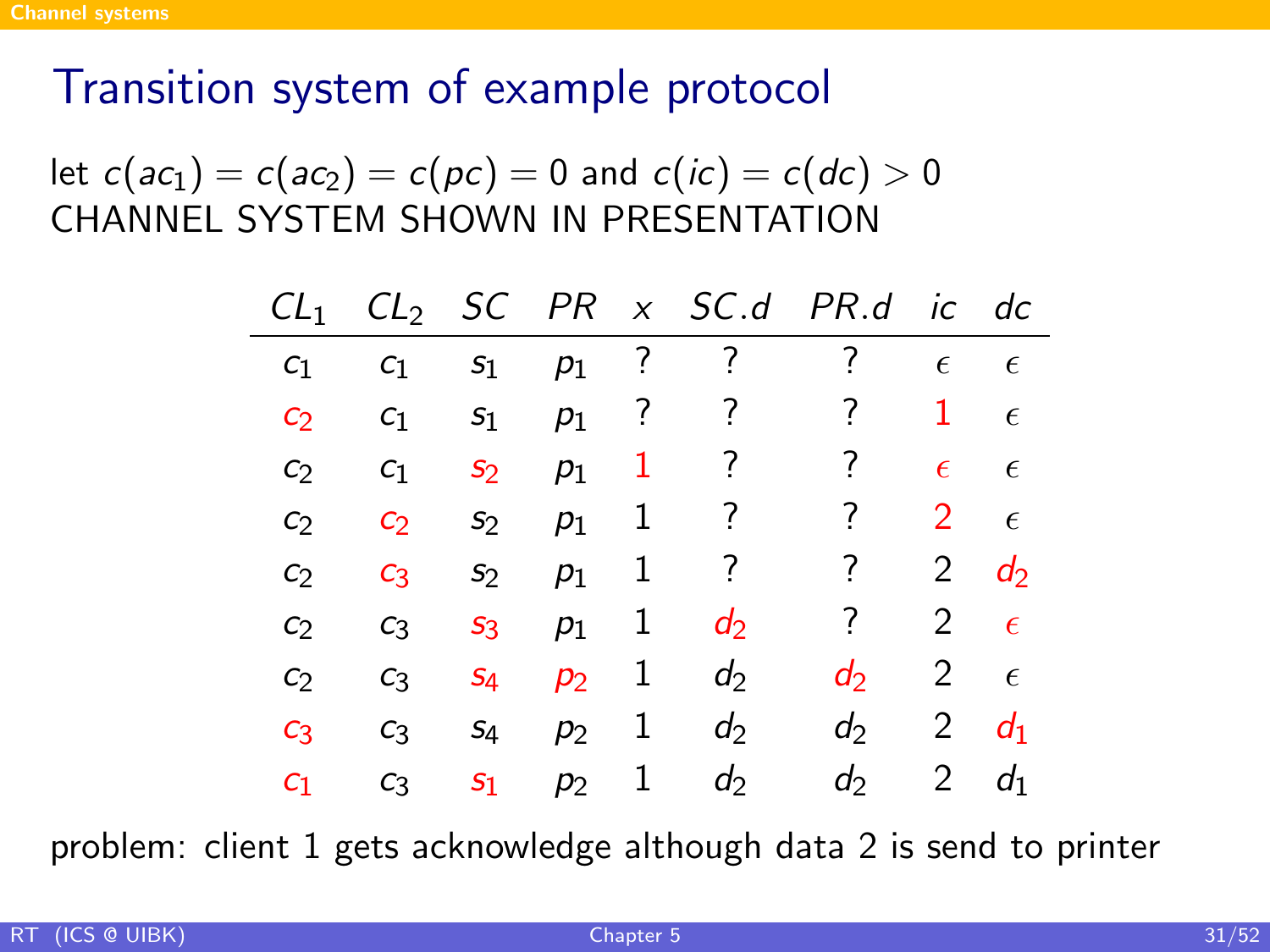# **Outline**

- **•** [Program Graphs](#page-4-0)
- **•** [Channel systems](#page-14-0)
- [Promela](#page-31-0)
	- [Promela Syntax and Intuitive Meaning](#page-32-0)
	- **•** [Formal semantics](#page-38-0)
- <span id="page-31-0"></span>[The State-Space Explosion Problem](#page-46-0)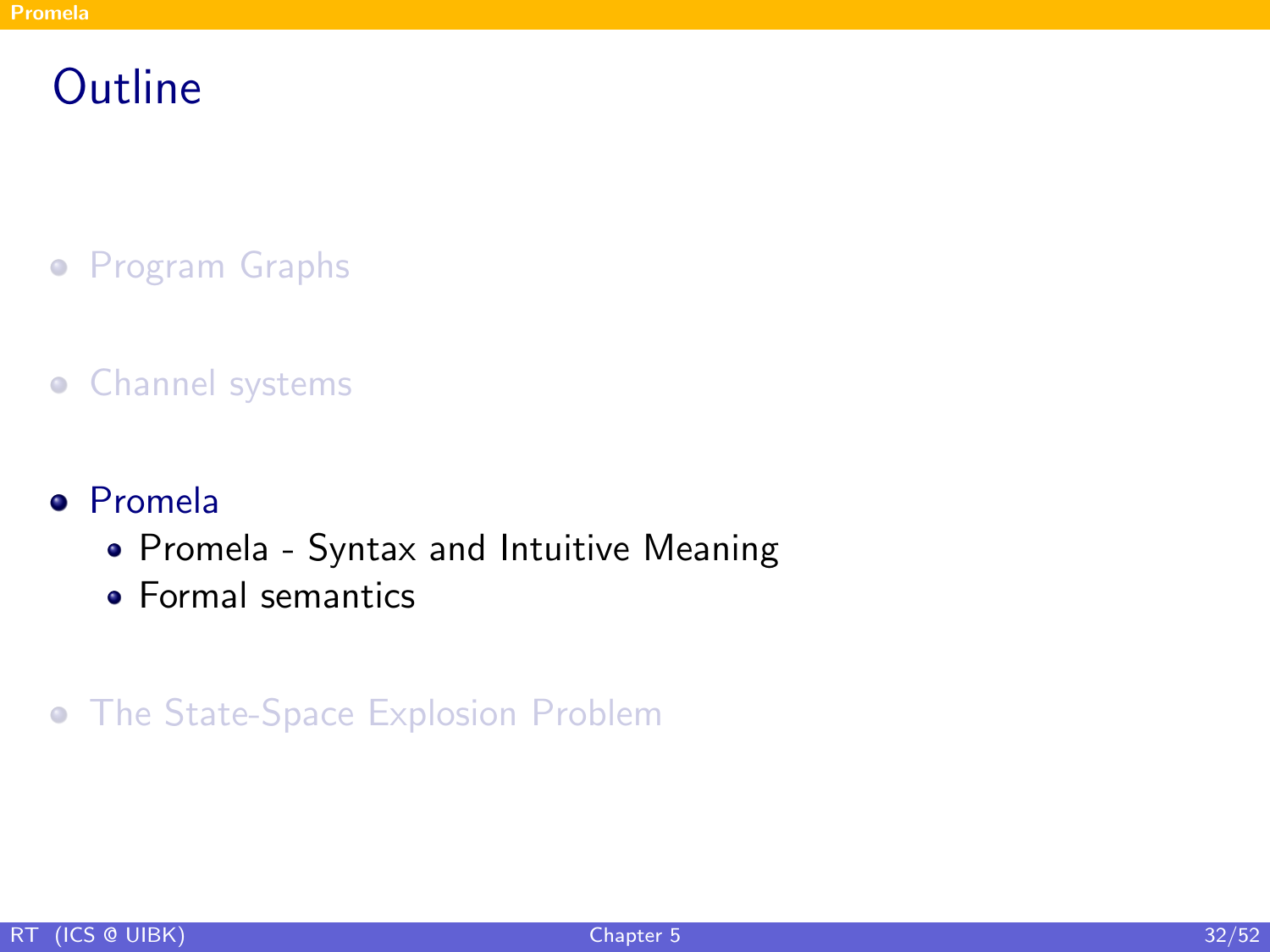### nanoPromela

- Promela (Process Meta Language) is modeling language for SPIN
	- most widely used model checker SPIN
	- developed by Gerard Holzmann (Bell Labs, NASA JPL)
	- ACM Software Award 2002
- nanoPromela is the core of Promela
	- shared variables and channel-based communication
	- formal semantics of a Promela model is a channel system
	- processes are defined by means of a guarded command language
- <span id="page-32-0"></span>• no explicit actions, statements describe effect of actions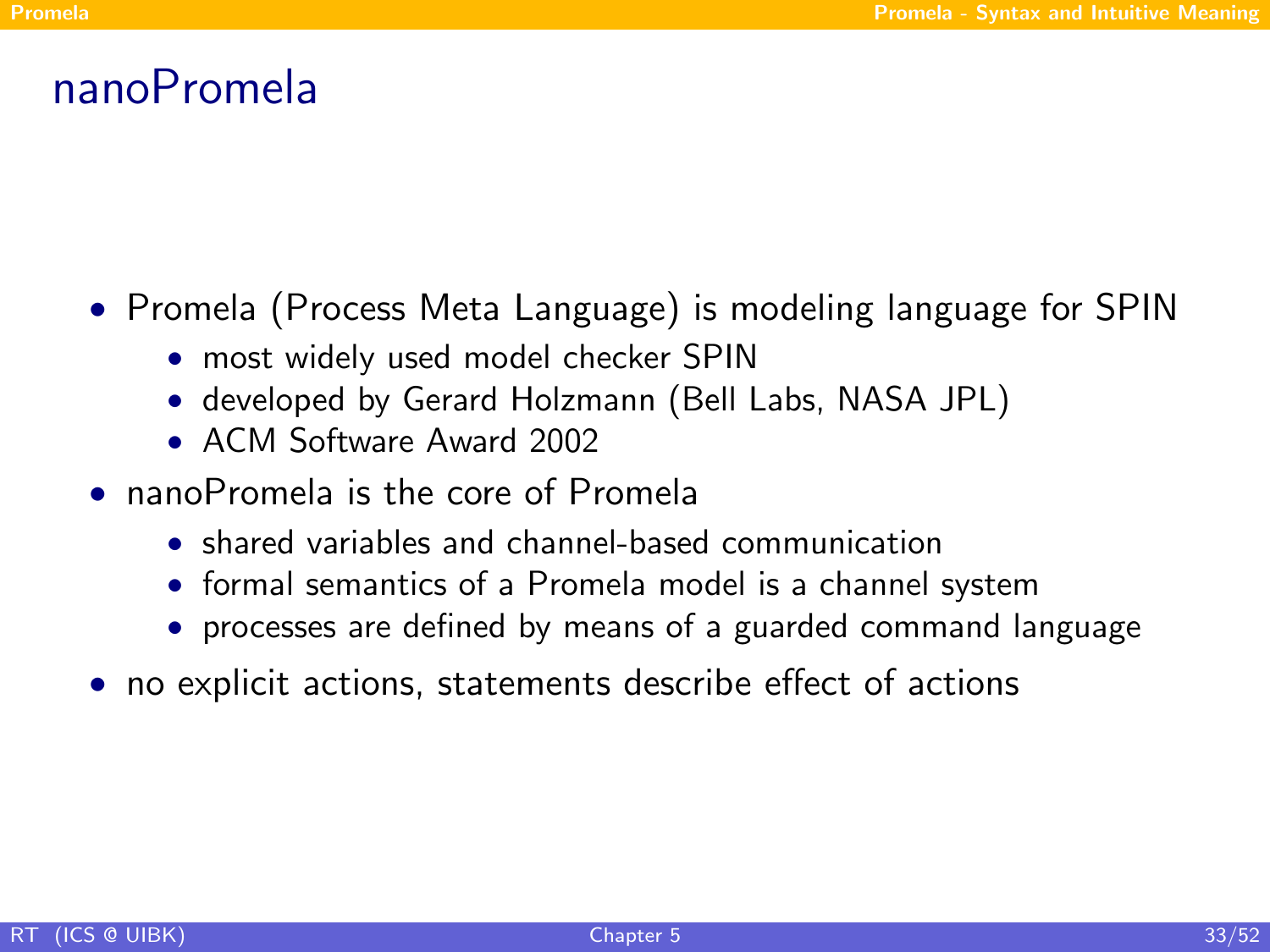### nanoPromela

nanoPromela-program  $\overline{P} = [P_1 | ... | P_n]$  with  $P_i$  processes a process is specified by a statement:

\n
$$
\begin{aligned}\n &\text{stmt} & \quad \text{::= } \text{skip} \mid x := \text{expr} \mid c?x \mid c!\text{expr} \mid \\
 &\text{stmt}_1; \text{stmt}_2 \mid \text{atomic} \{\text{assignments}\} \mid \\
 &\text{if} \quad \text{:: } g_1 \Rightarrow \text{stmt}_1 \quad \text{...} \quad \text{:: } g_n \Rightarrow \text{stmt}_n \quad \text{fi} \mid \\
 &\text{do} \quad \text{:: } g_1 \Rightarrow \text{stmt}_1 \quad \text{...} \quad \text{:: } g_n \Rightarrow \text{stmt}_n \quad \text{od} \\
 &\text{assignments} \quad \text{::= } x_1 := \text{expr}_1; \ x_2 := \text{expr}_2; \ \text{...} \ ; \ x_m := \text{expr}_m\n \end{aligned}
$$
\n

- x is a variable in *Var*, expr an expression and c a channel,  $g_i$  a guard
- assume the Promela specification is type-consistent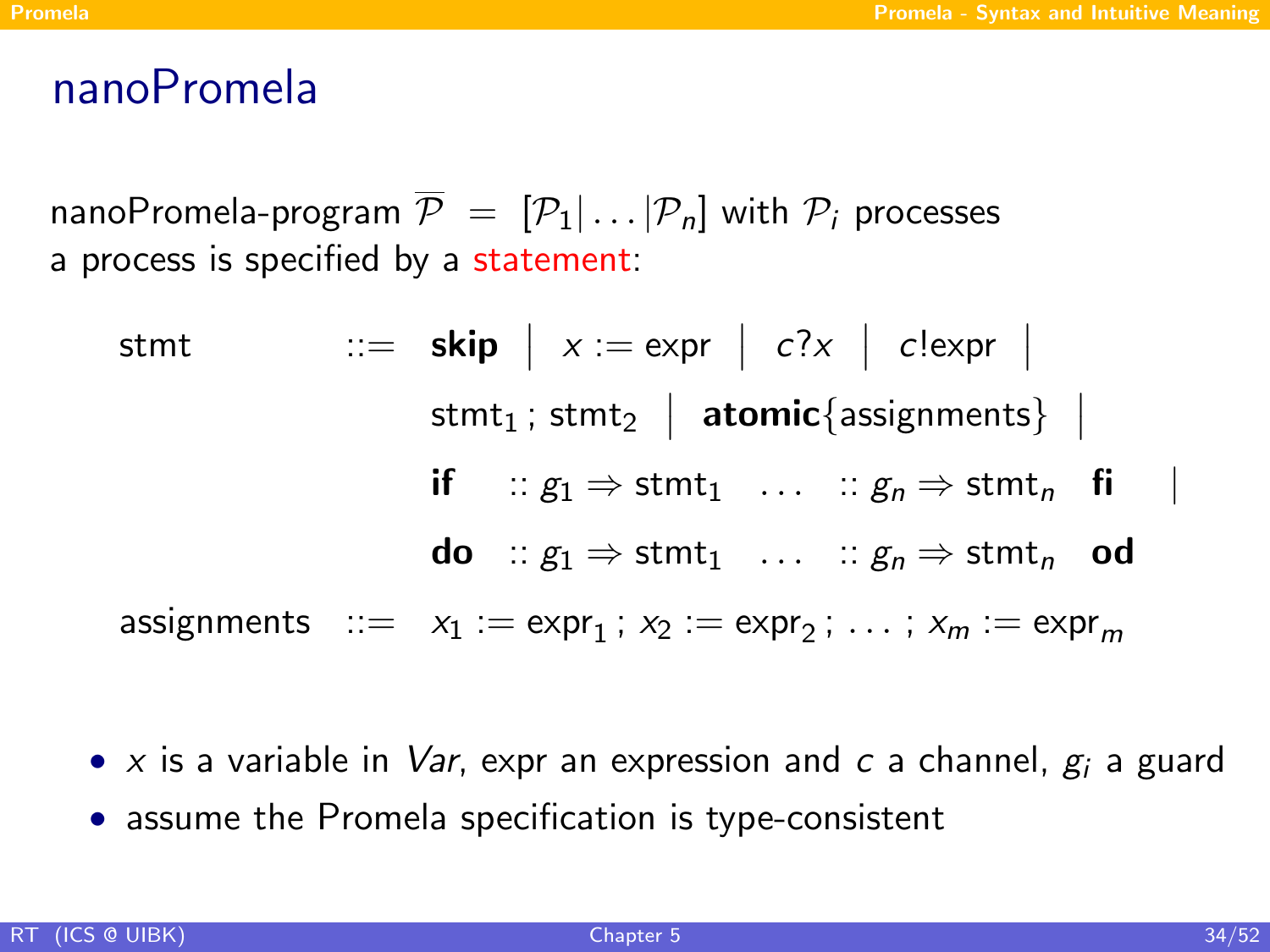## Conditional statements

if ::  $g_1 \Rightarrow$  stmt<sub>1</sub> ... ::  $g_n \Rightarrow$  stmt<sub>n</sub> fi

- $\bullet\,$  nondeterministic choice between statements stmt $_i$  for which  $\bm{g}_i$  holds
- test-and-set semantics: (deviation from Promela)
	- guard evaluation  $+$  selection of enabled command  $+$  execution first atomic step of selected statement is all performed atomically
- **if–fi–command blocks if no guard holds** 
	- parallel processes may unblock a process by changing shared variables
	- e.g., when  $y=0$ , if ::  $y>0 \Rightarrow x:=42$  fi waits until y exceeds 0
- standard abbreviations:
	- if g then stmt<sub>1</sub> else stmt<sub>2</sub> fi  $\equiv$  if  $\therefore g \Rightarrow$  stmt<sub>1</sub>  $\therefore \neg g \Rightarrow$  stmt<sub>2</sub> fi
	- if g then stmt<sub>1</sub> fi  $\equiv$  if  $\therefore g \Rightarrow$  stmt<sub>1</sub>  $\therefore \neg g \Rightarrow$  skip fi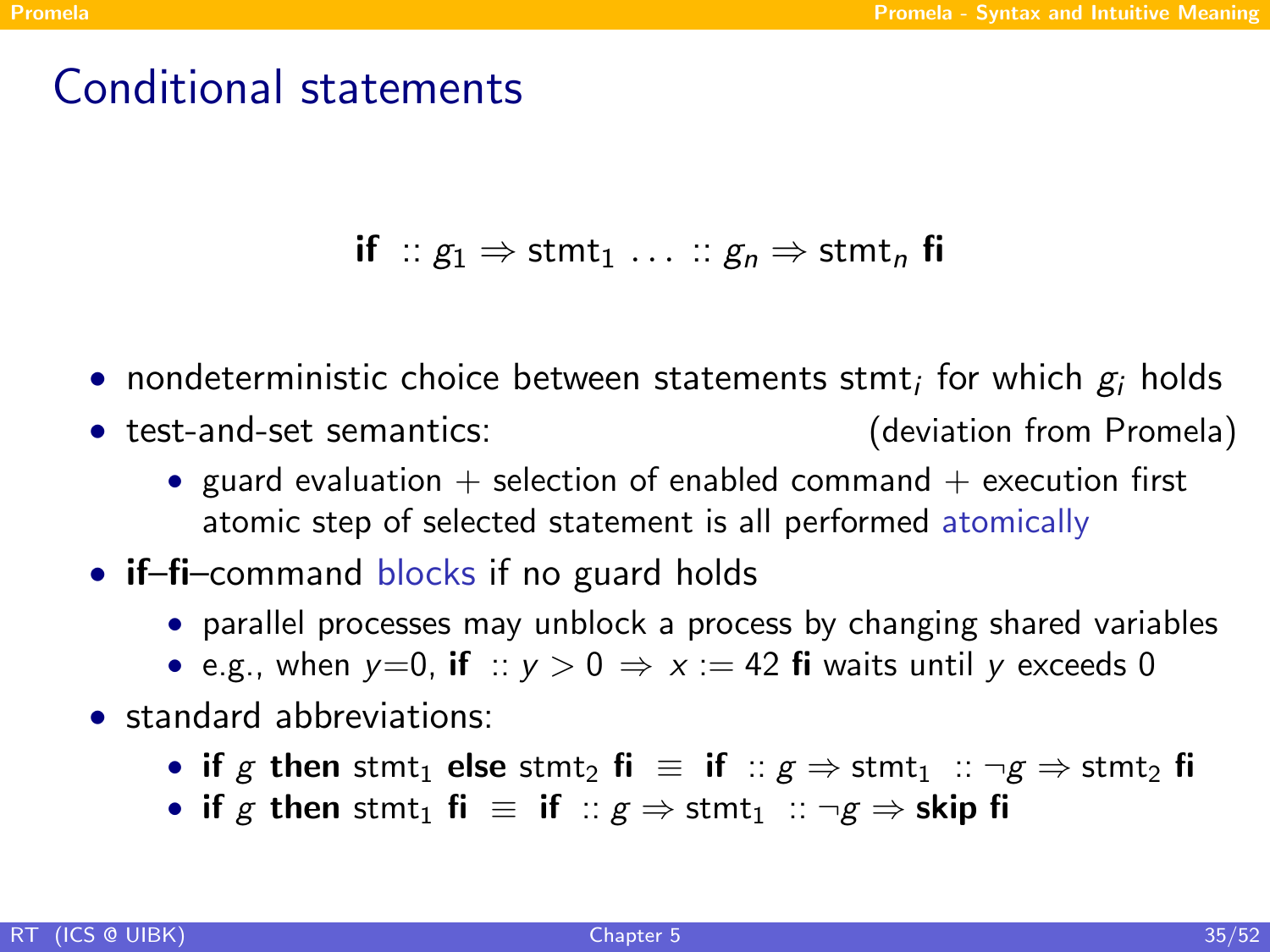### Iteration statements

**do** :: 
$$
g_1 \Rightarrow
$$
  $stmt_1 \dots :: g_n \Rightarrow$   $stmt_n$  **od**

- iterative execution of nondeterministic choice among  $g_i \Rightarrow$  stmt
	- where guard  $g_i$  holds in the current state
- no blocking if all guards are violated; instead, loop is aborted
- while g do stmt od  $\equiv$  do ::  $g \Rightarrow$  stmt od
- no break-statements to abort a loop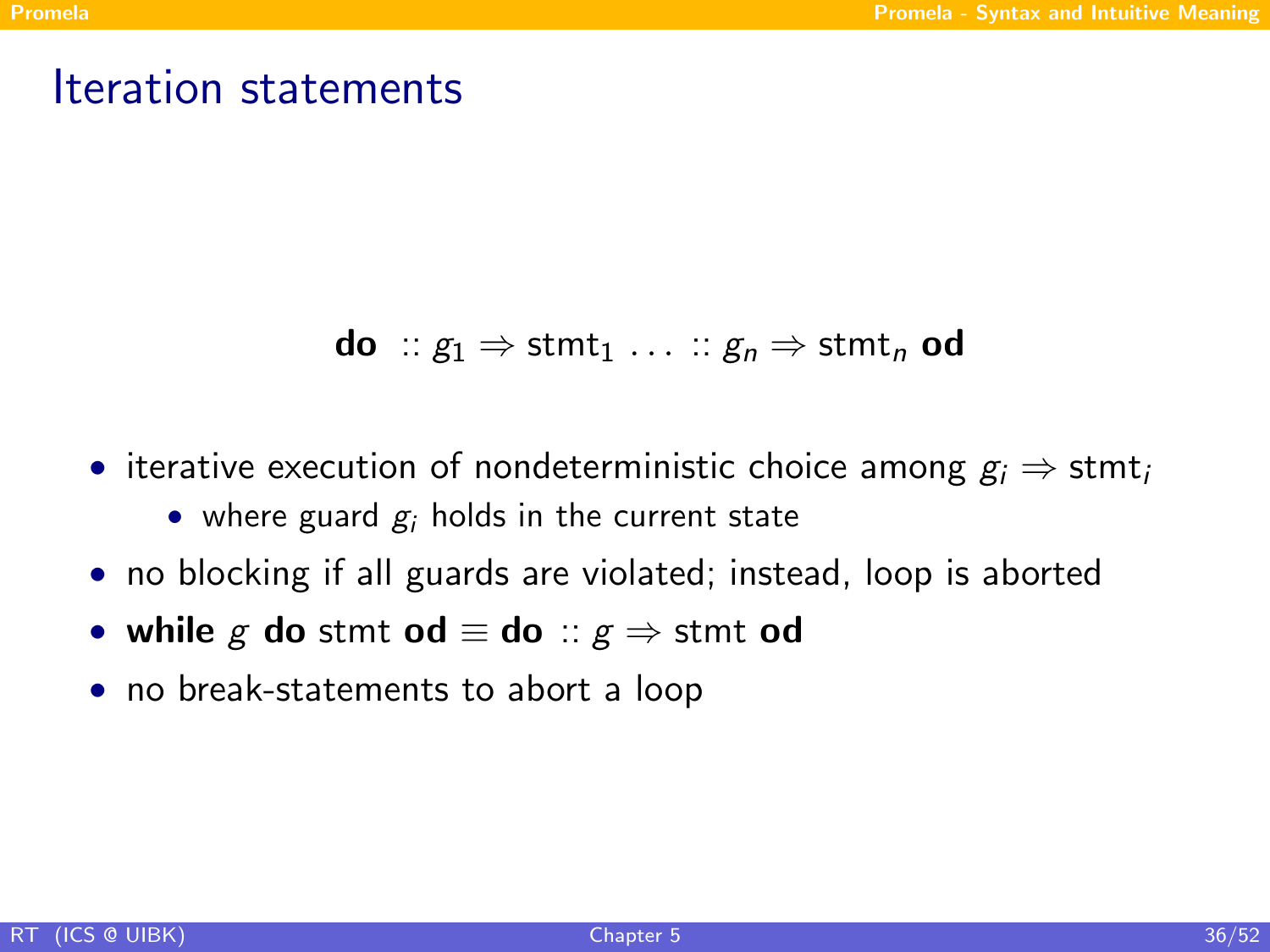# Beverage vending machine

the following nanoPromela program describes its behaviour:

```
atomic { nbeer := max; nsprite := max };
do :: true \Rightarrow skip; // insert coinif :: nsprite > 0 => nsprite := nsprite - 1
                   \therefore nbeer > 0 => nbeer := nbeer - 1
                   :: nsprite = nbeer = 0 \Rightarrow skip
               fi
   :: true => atomic { nbeer := max; nsprite := max }
od
```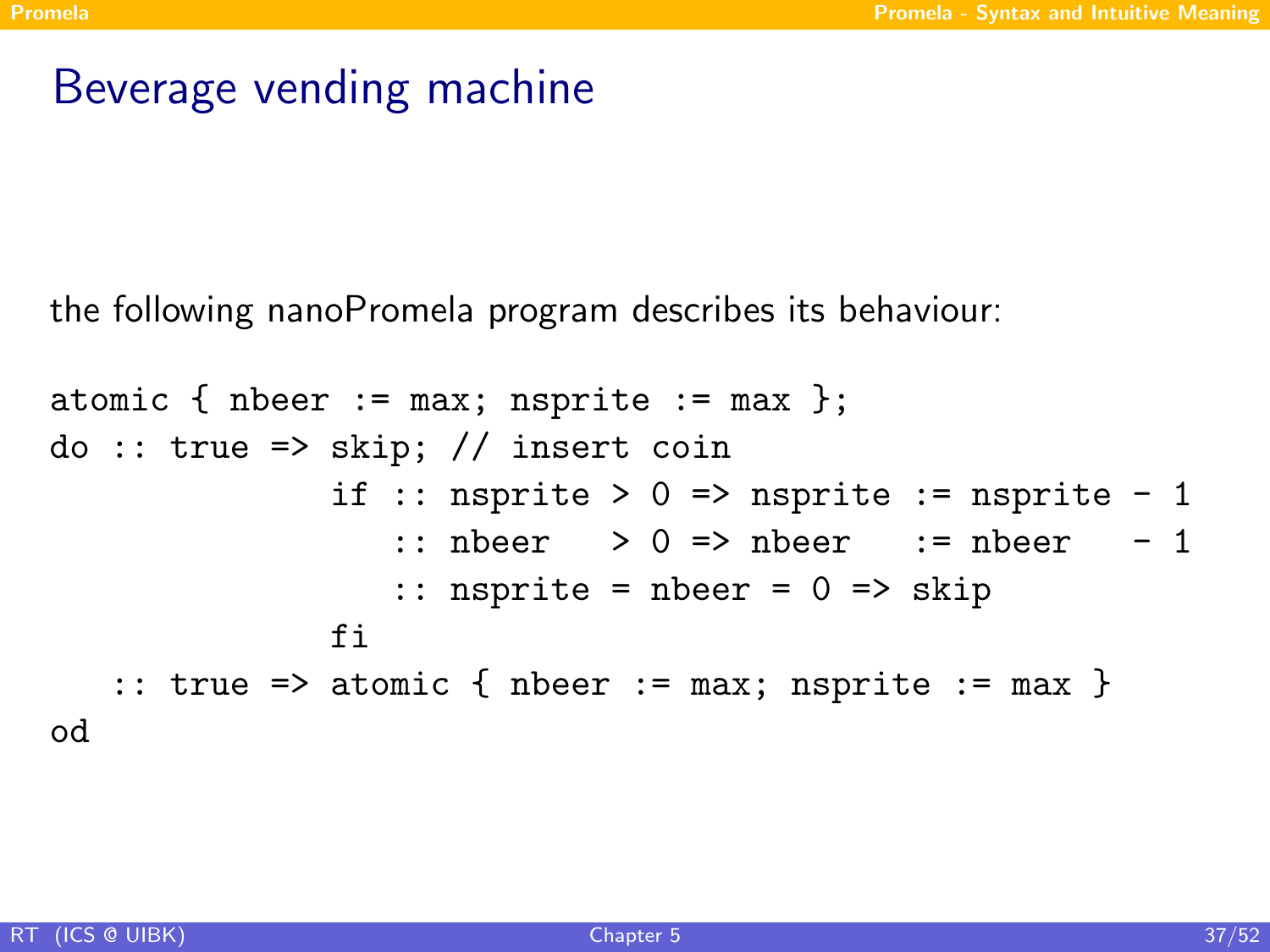## Client-scheduler-printer example

------- CLIENT i ----------- do :: true => ic !  $i$ ; dc !  $d_i$ ; ac<sup>i</sup> ? ack od ------- SCHEDULER ---------- do :: true => ic ? x; dc ? d; pc ! d; if ::  $x = 1 \Rightarrow ac_1$  ! ack ::  $x = 2 \Rightarrow ac_2$  ! ack fi od ------- PRINTER ------------  $do :: true => pc ? d; skip$ od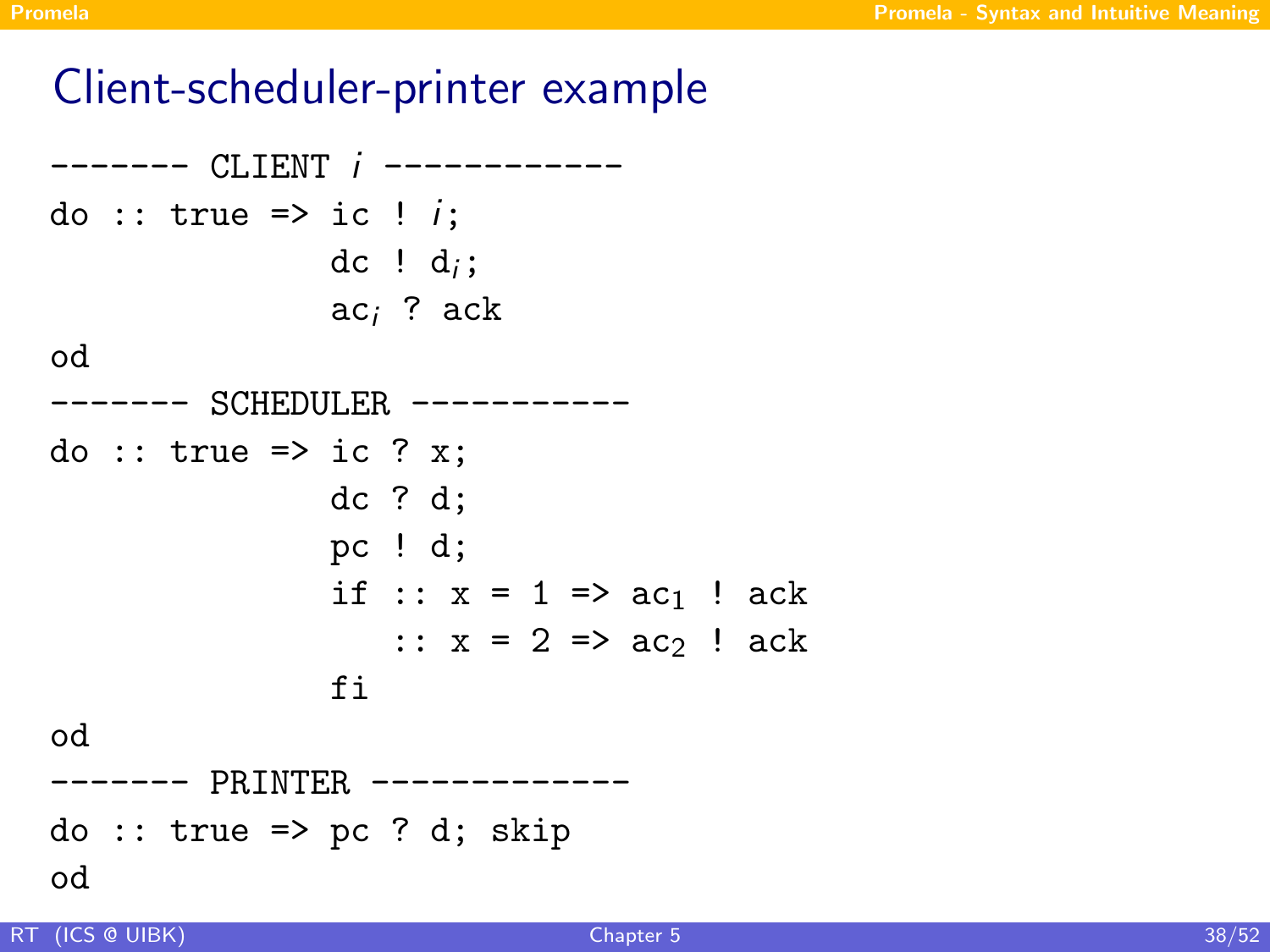# Formal semantics

the semantics of a nanoPromela-statement over  $(Var, Chan)$  is a program graph over (Var, Chan).

the program graphs  $PG_1, \ldots, PG_n$  for the processes  $P_1, \ldots, P_n$  of a nanoPromela-program  $\overline{\mathcal{P}} = [\mathcal{P}_1 | \dots | \mathcal{P}_n]$  constitute a channel system over (Var, Chan)

<span id="page-38-0"></span>the locations of the program graph  $PG_i$  are the sub-statements of the nanoPromela-program  $P_i$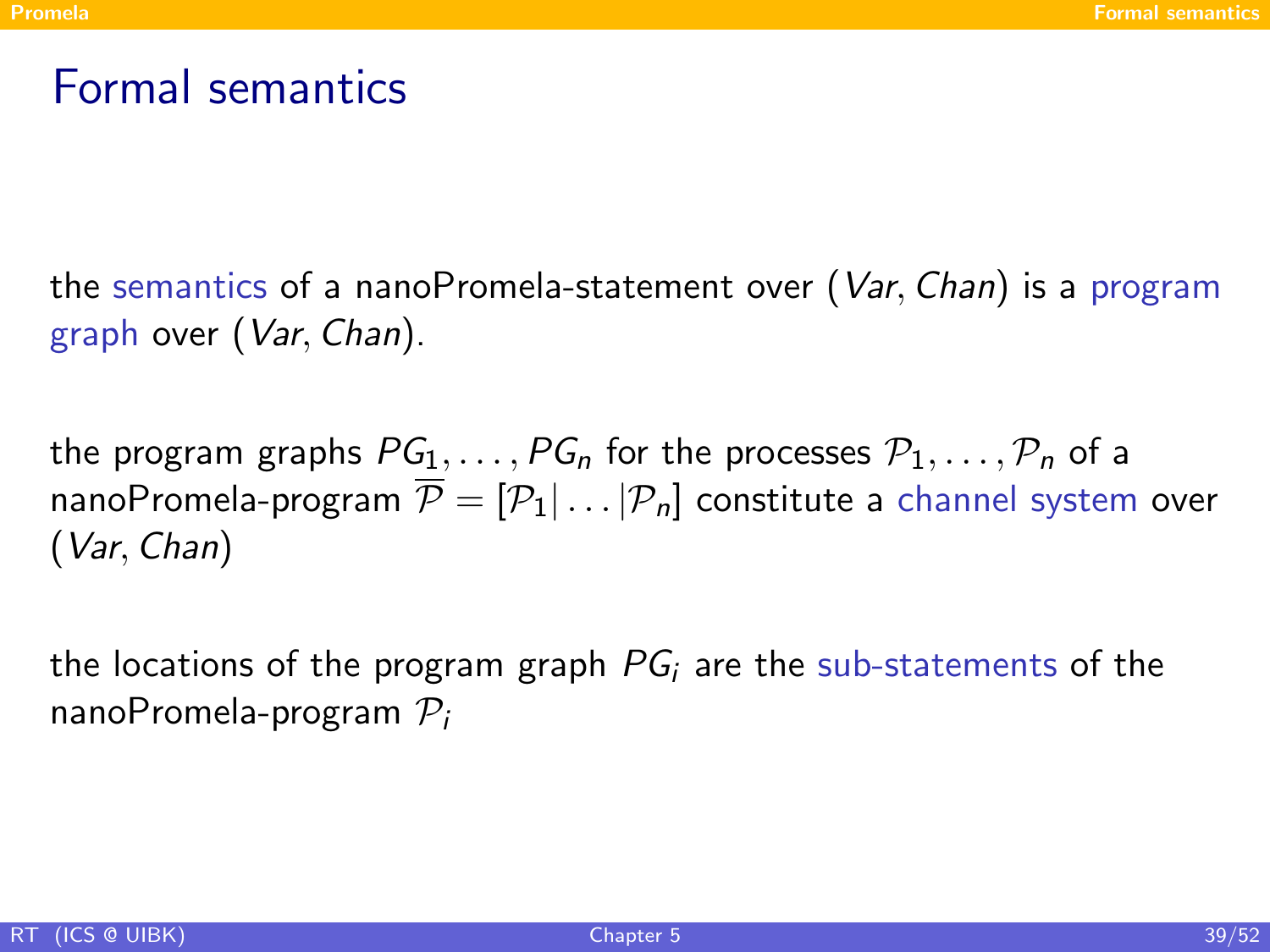### Sub-statements

for statement stmt its sub-statements  $Sub(\text{stmt})$  is smallest set of statements such that

- exit  $\in Sub(\text{stmt})$
- stmt  $\in Sub({\sfstmt})$
- if stmt'  $\in$  Sub(stmt) then  $\mathcal{S}ub(\textsf{stmt'}) \subseteq \mathcal{S}ub(\textsf{stmt})$
- $\bullet \,\,$  if stmt'  $\in\mathcal{S}\mathit{ub}(\mathsf{stmt}_1)$  then stmt'; stmt $_2\in\mathcal{S}\mathit{ub}(\mathsf{stmt}_1;\mathsf{stmt}_2)$
- if stmt'  $\in Sub(\text{stmt}_2)$  then stmt'  $\in Sub(\text{stmt}_1; \text{stmt}_2)$
- if stmt'  $\in$   $Sub({\sf{stmt}}_i)$  then stmt'  $\in$   $Sub({\sf{if}} \dots :: g_i \Rightarrow {\sf{stmt}}_i ...$   ${\sf{fi}})$
- $\bullet\;$  if stmt $'\in\mathcal{S}{\it ub}({\sf start}_i)$  then stmt $';$  loop  $\in\mathcal{S}{\it ub}({\sf loop})$  where  $\mathsf{loop} = \mathsf{do} \ldots :: g_i \Rightarrow \mathsf{stmt}_i \ldots \mathsf{od}$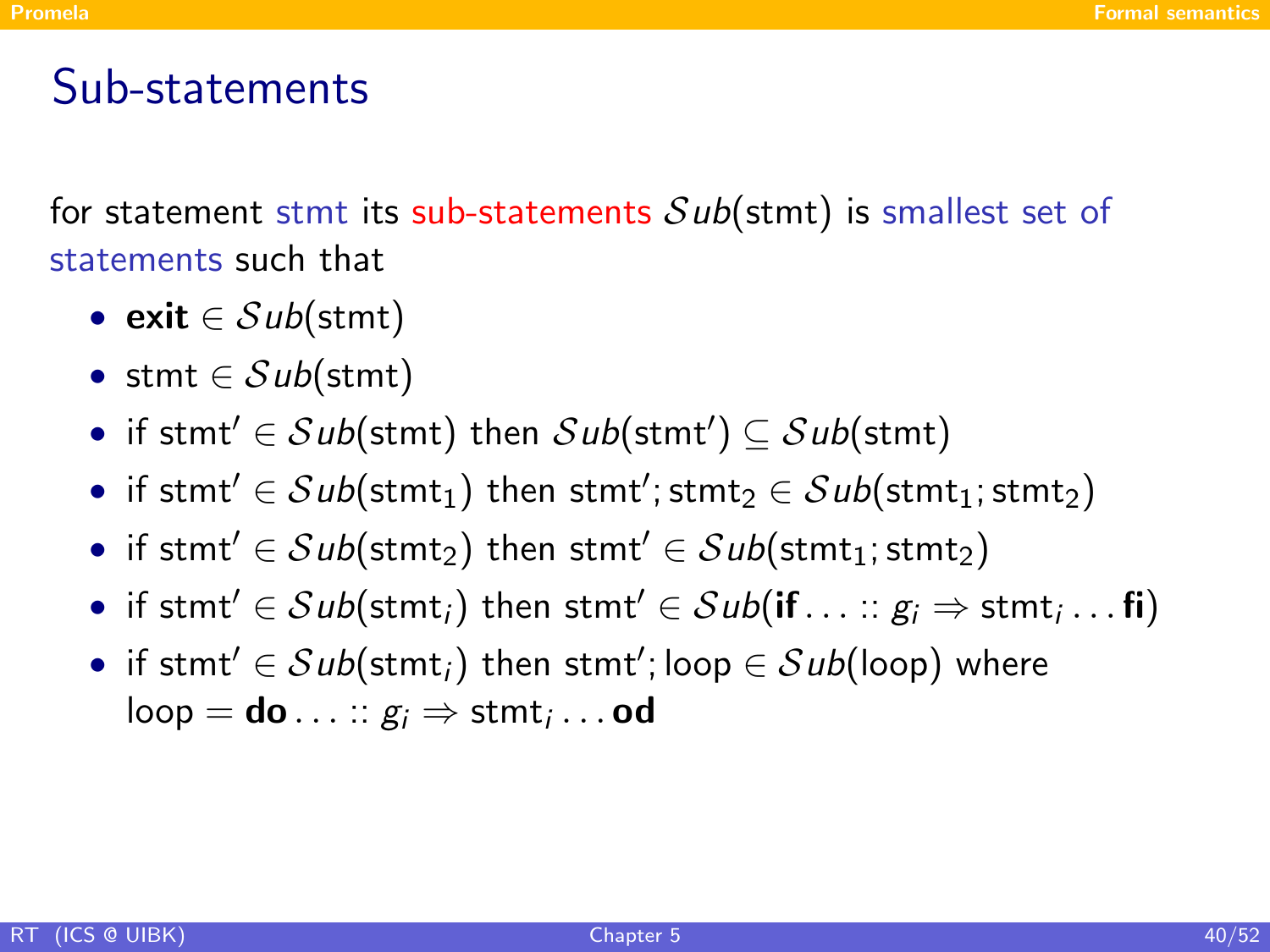#### Inference rules

skip  $\rightarrow$  exit

$$
x := \text{expr} \xrightarrow{\text{assign}(x, \text{expr})} \text{exit}
$$

assign( $x$ , expr) denotes the action that only changes  $x$ , no other variables

$$
c?x \xrightarrow{c?x}
$$
 exit  $c!\exp\left(\frac{c!\exp}{c'}\right)$  exit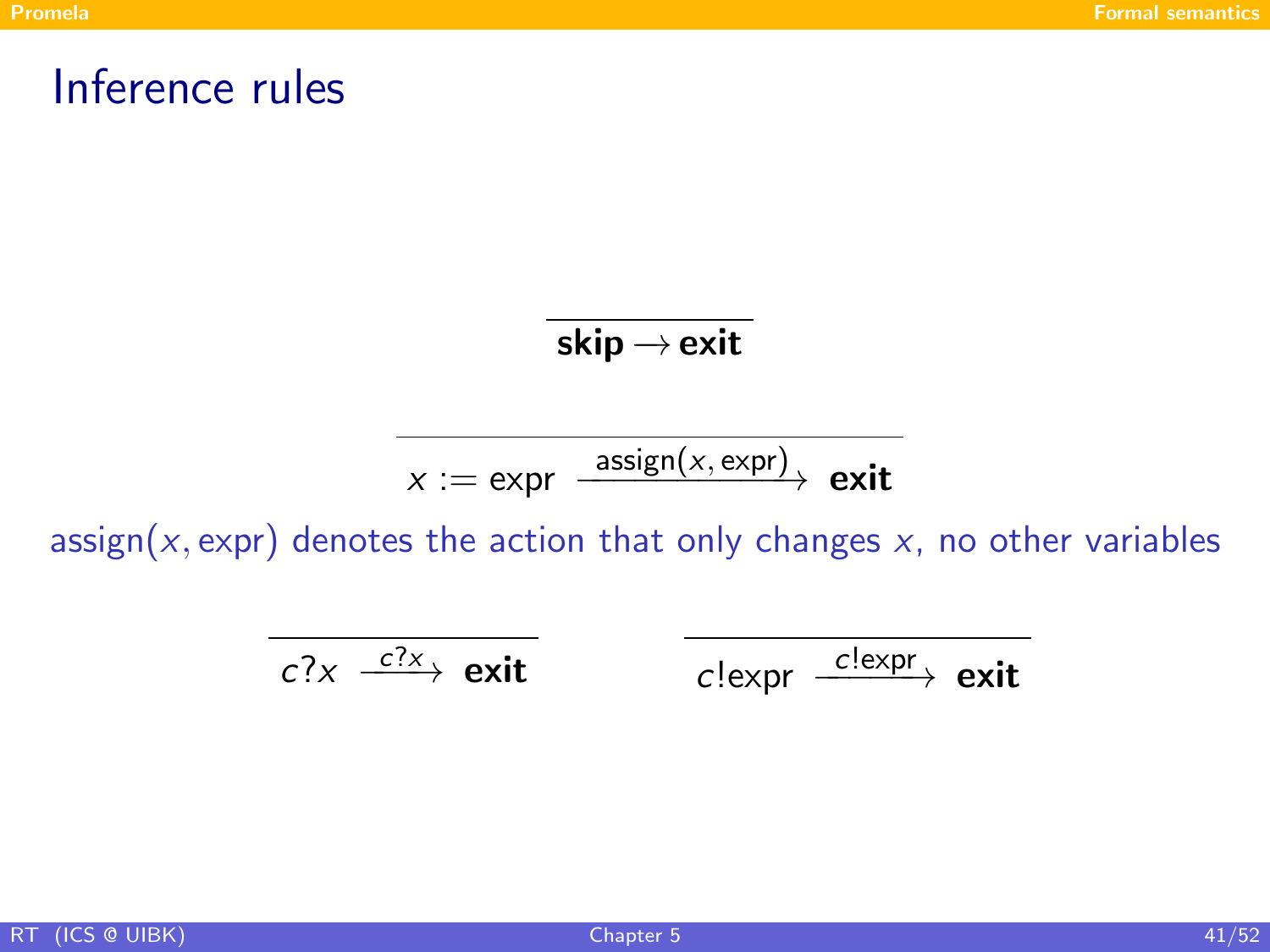### Inference rules

$$
\text{atomic}\{x_1:=\text{expr}_1; \ldots; x_m:=\text{expr}_m\}\xrightarrow{\alpha_m} \text{exit}
$$

where  $\alpha_0 = \textit{id}$ ,  $\alpha_i = \textit{Effect}(\textsf{assign}(x_i, \textsf{expr}_i), \textit{Effect}(\alpha_{i-1}, \eta))$  for  $1 \leqslant i \leqslant m$ 

$$
\frac{\text{stmt}_1 \stackrel{\text{g}:\alpha}{\longrightarrow} \text{stmt}_1' \neq \text{exit}}{\text{stmt}_1; \text{stmt}_2 \stackrel{\text{g}:\alpha}{\longrightarrow} \text{stmt}_1'; \text{stmt}_2}
$$

$$
\frac{\text{stmt}_1 \xrightarrow{g:\alpha} \text{exit}}{\text{stmt}_1; \text{stmt}_2 \xrightarrow{g:\alpha} \text{stmt}_2}
$$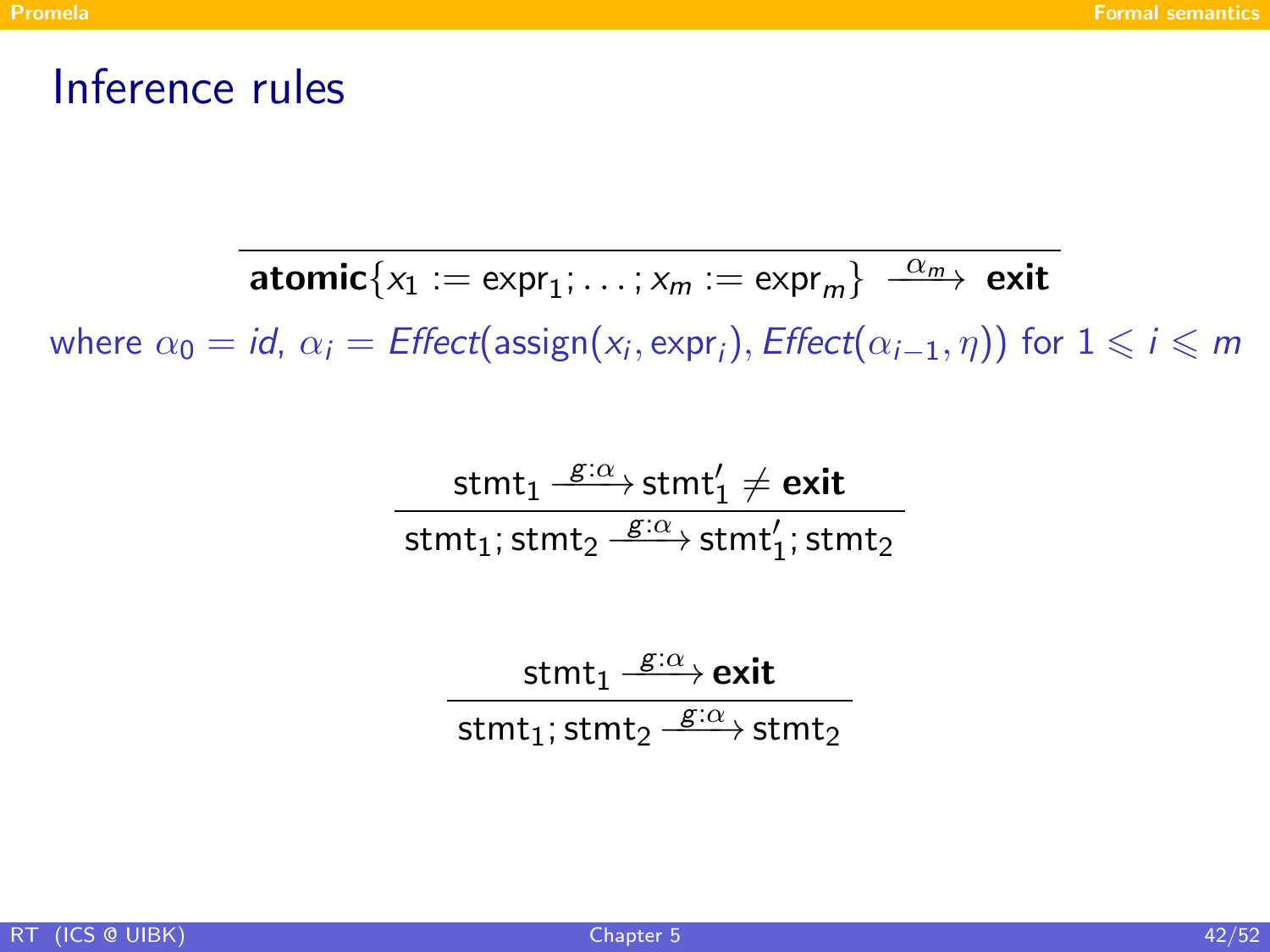# Inference rules

$$
\frac{\mathsf{stmt}_i \xrightarrow{h:\alpha} \mathsf{stmt}'_i}{\mathsf{if} \dots :: g_i \Rightarrow \mathsf{stmt}_i \dots \mathsf{fi} \xrightarrow{g_i \wedge h:\alpha} \mathsf{stmt}'_i}
$$

$$
\frac{\mathsf{stmt}_i \xrightarrow{h:\alpha} \mathsf{stmt}'_i \neq \mathsf{exit}}{\mathsf{do} \dots :: g_i \Rightarrow \mathsf{stmt}_i \dots \mathsf{od} \xrightarrow{g_i \wedge h:\alpha} \mathsf{stmt}'_i; \mathsf{do} \dots \mathsf{od}}
$$

$$
\frac{\text{stmt}_i \xrightarrow{h:\alpha} \text{exit}}{\text{do} \dots :: g_i \Rightarrow \text{stmt}_i \dots \text{od} \xrightarrow{g_i \wedge h:\alpha} \text{do} \dots \text{od}}
$$

$$
\textbf{do} \ldots :: g_i \Rightarrow \textit{stmt}_i \ldots \textbf{od} \quad \xrightarrow{\neg g_1 \wedge \ldots \wedge \neg g_n} \textbf{exit}
$$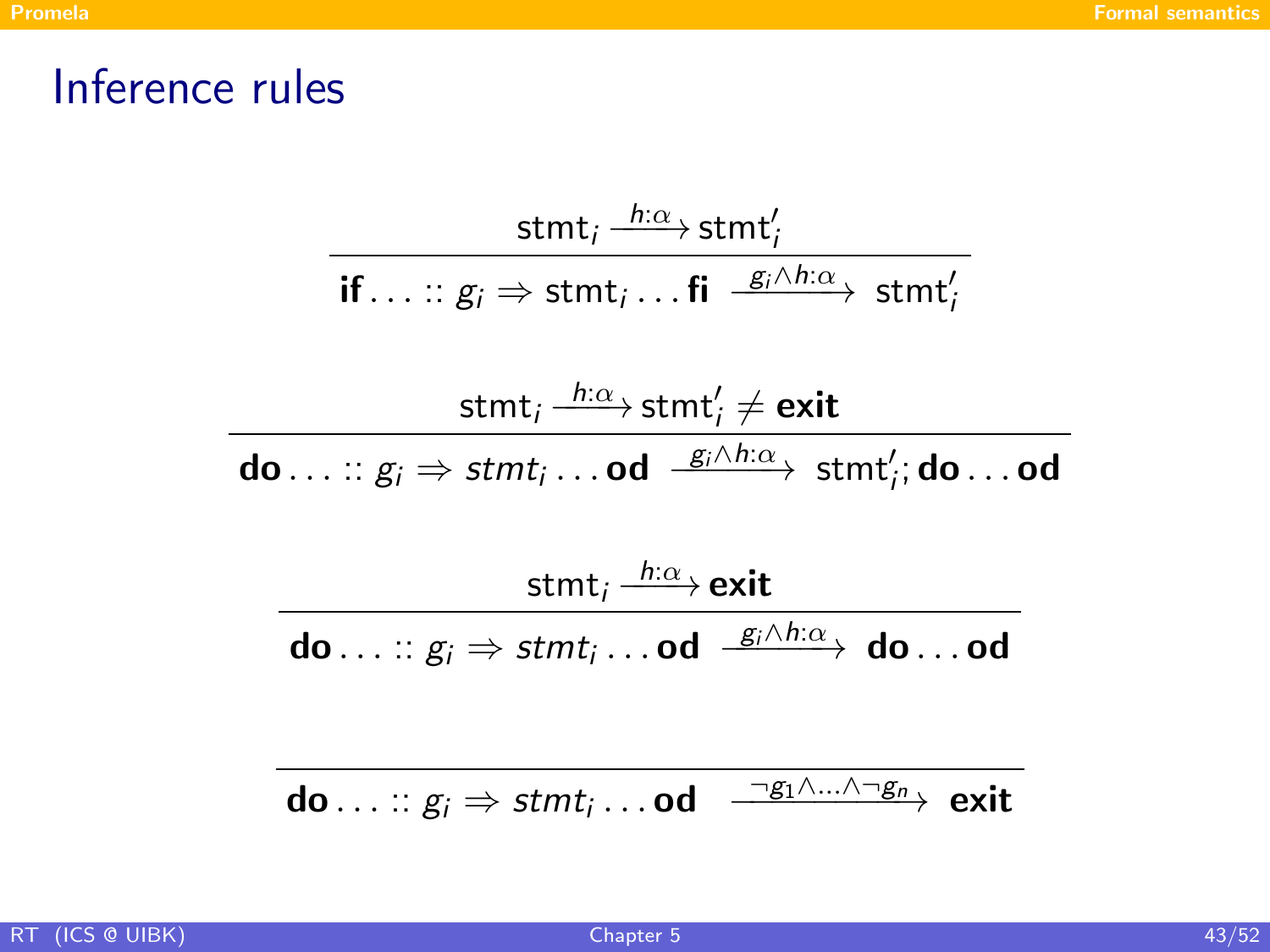### Example: one step

let loop be a shortcut for

```
do :: true => ic ! i; dc ! d<sub>i</sub>; ac<sub>i</sub> ? ack od
```
derive the following step in the program graph of the client

$$
\frac{\text{ic} \quad i \quad \frac{\text{ic} \quad i \quad \frac{\text{ic} \quad i}{\text{ic} \quad \text{c}} \quad \text{exit}}{\text{ic} \quad \text{ic} \quad \text{ic} \quad \text{ic} \quad \text{c} \quad \text{c} \quad \text{c} \quad \text{c} \quad \text{c} \quad \text{c} \quad \text{c} \quad \text{c} \quad \text{c} \quad \text{c} \quad \text{c} \quad \text{c} \quad \text{c}}{\text{loop} \xrightarrow{\text{ic} \quad \text{ic} \quad \text{ic} \quad \text{c} \quad \text{c} \quad \text{c} \quad \text{c} \quad \text{c} \quad \text{c} \quad \text{c} \quad \text{c} \quad \text{c} \quad \text{c} \quad \text{c} \quad \text{c} \quad \text{c} \quad \text{c} \quad \text{c} \quad \text{c} \quad \text{c} \quad \text{c}}}
$$

construct by going left-down, left-up, right-up, right-down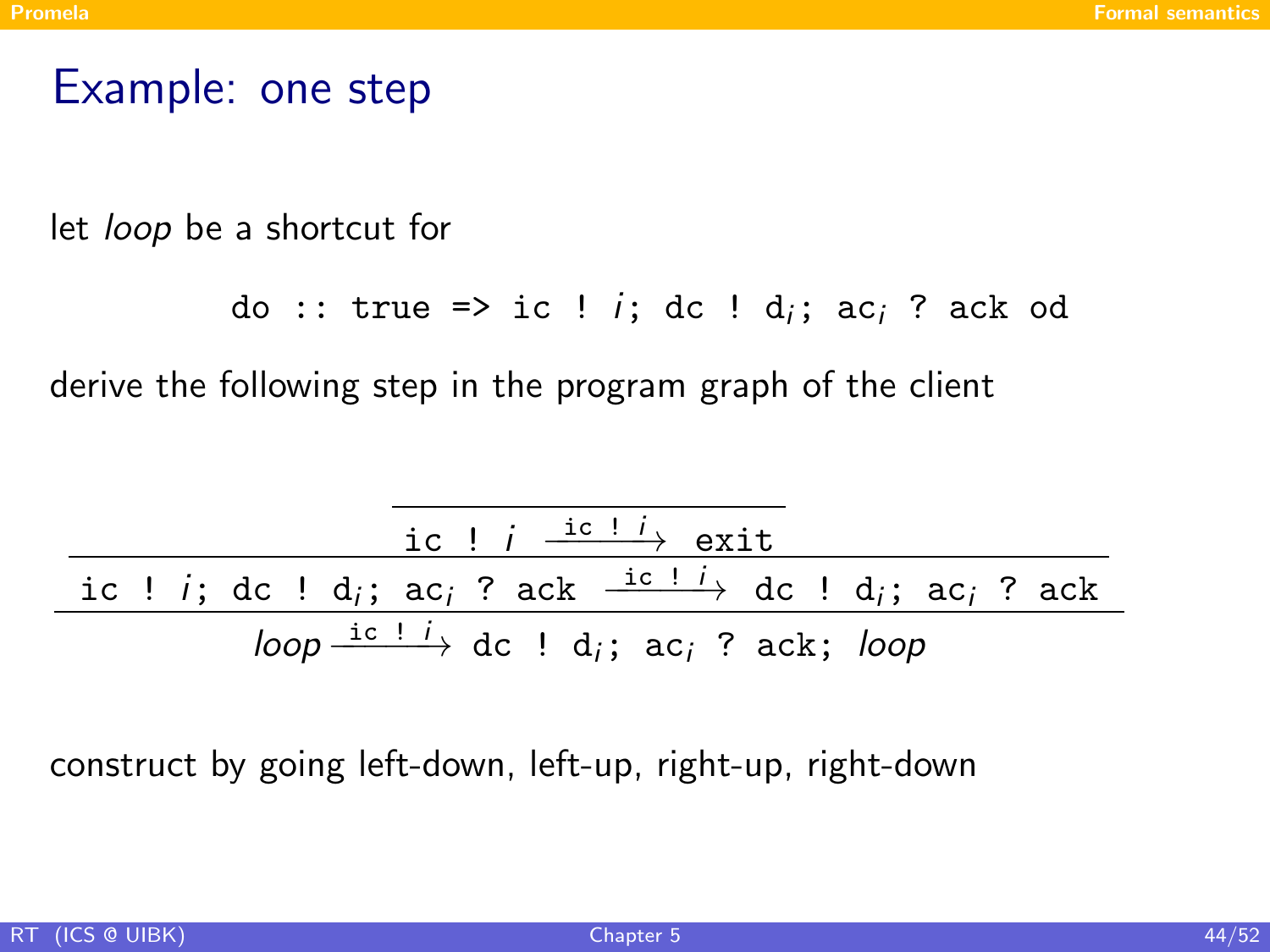#### Example: client and printer



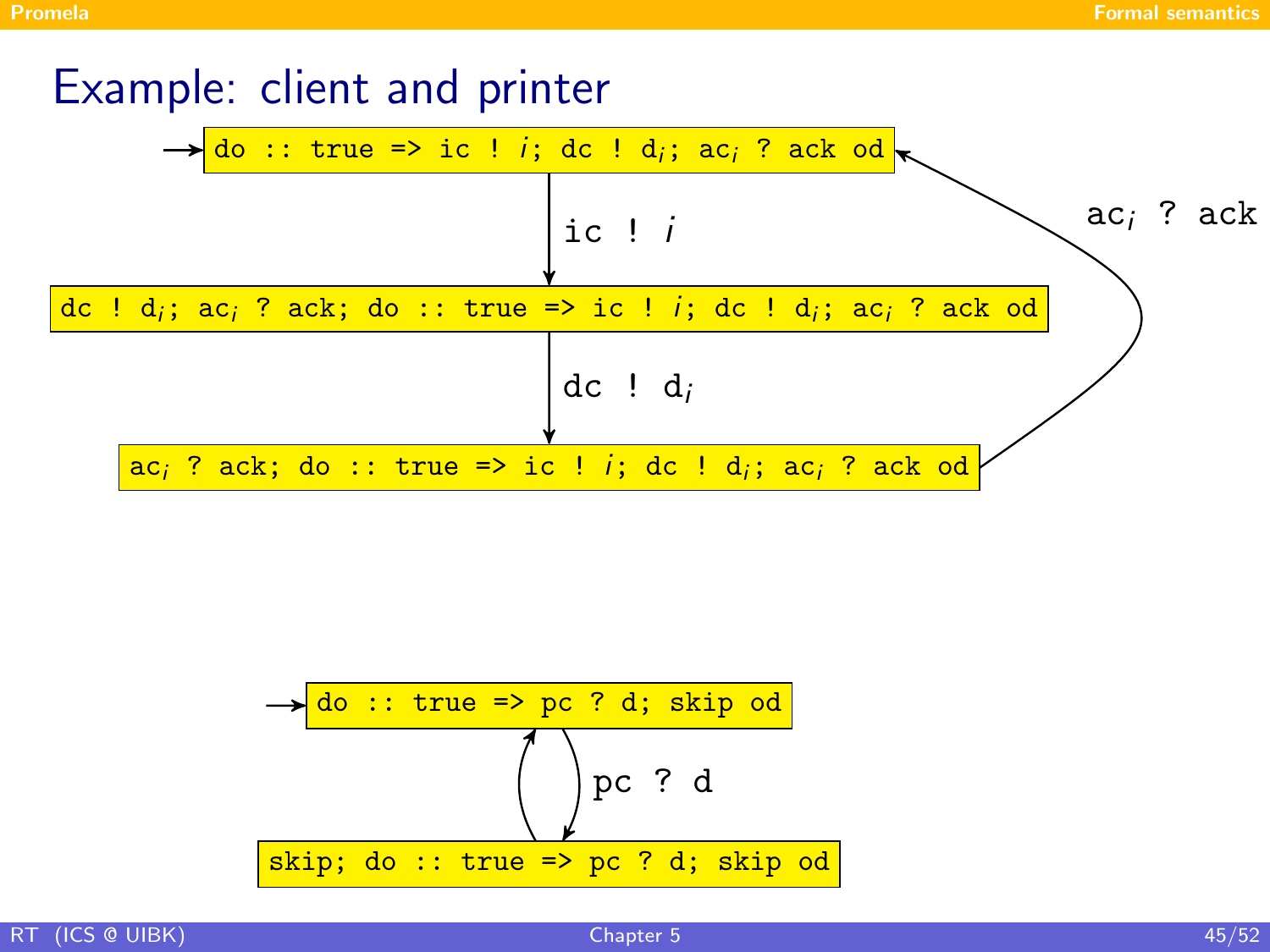### Example: scheduler

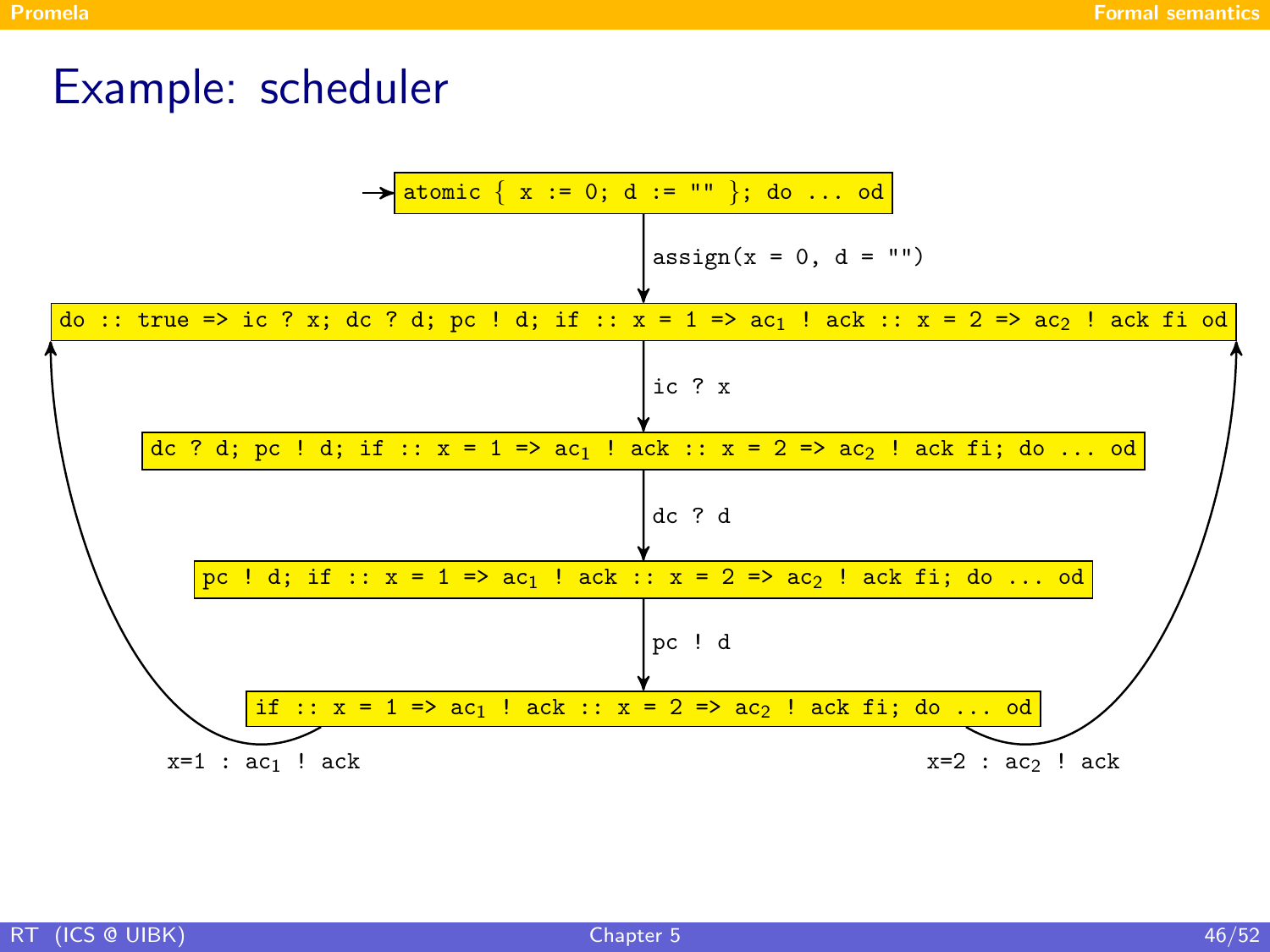# **Outline**

- **•** [Program Graphs](#page-4-0)
- **•** [Channel systems](#page-14-0)
- [Promela](#page-31-0)
	- [Promela Syntax and Intuitive Meaning](#page-32-0)
	- [Formal semantics](#page-38-0)

#### <span id="page-46-0"></span>[The State-Space Explosion Problem](#page-46-0)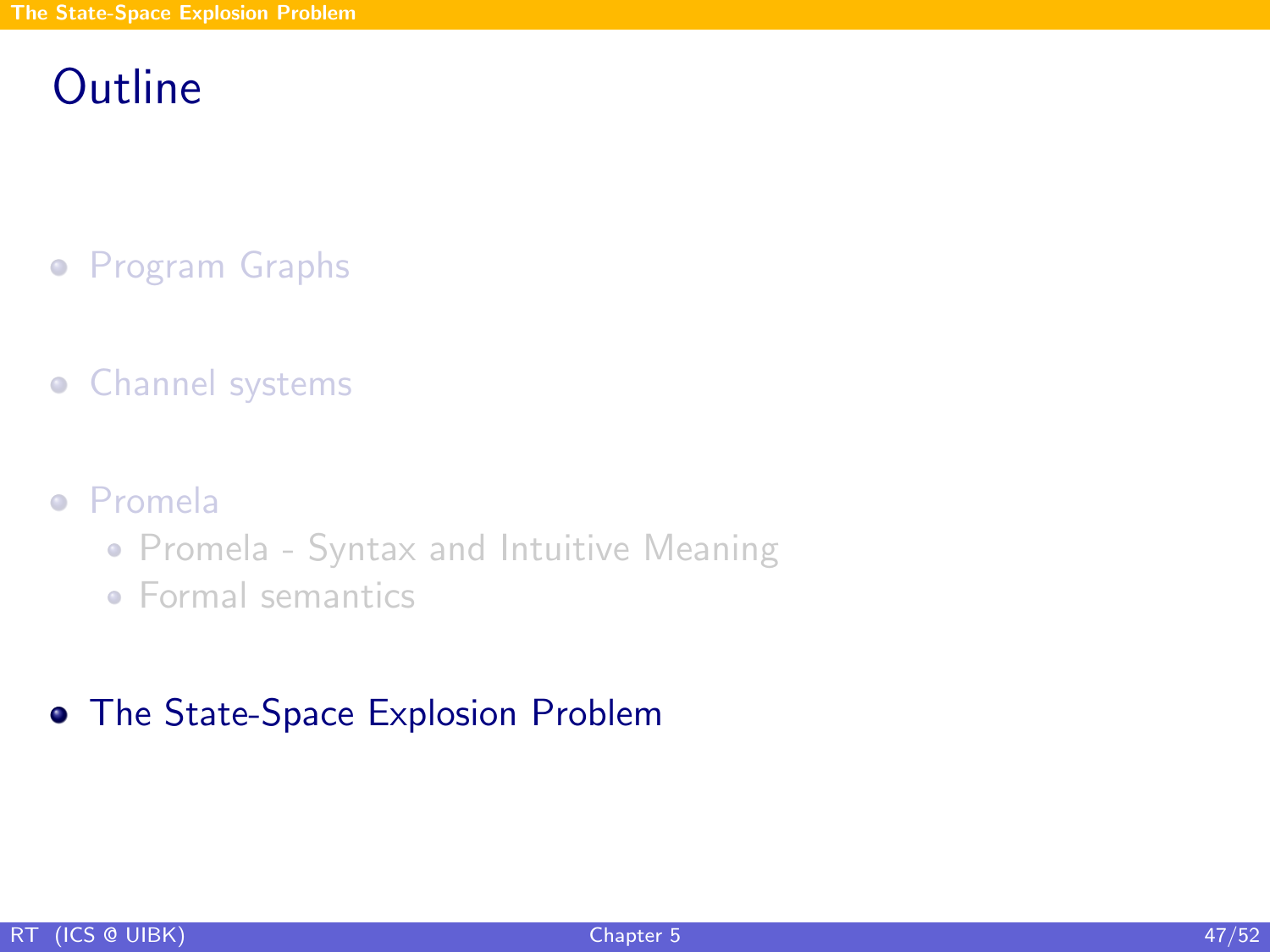# Sequential programs

•  $\#$  states of a simple program graph is:

$$
|\# \text{program locations} | \cdot \prod_{\text{variable } x} | \text{ dom}(x) |
$$

 $\Rightarrow$  number of states grows exponentially in number of program variables

- $N$  variables with  $k$  possible values each yields  $k^N$  states
- this is called the state-space explosion problem

• program with 10 locations, 3 bools, 4 integers (in range  $0 \ldots 9$ ):

$$
10 \cdot 2^3 \cdot 10^4 = 800,000
$$
 states

• adding a single 50-positions bit-array yields  $800,000 \cdot 2^{50}$  states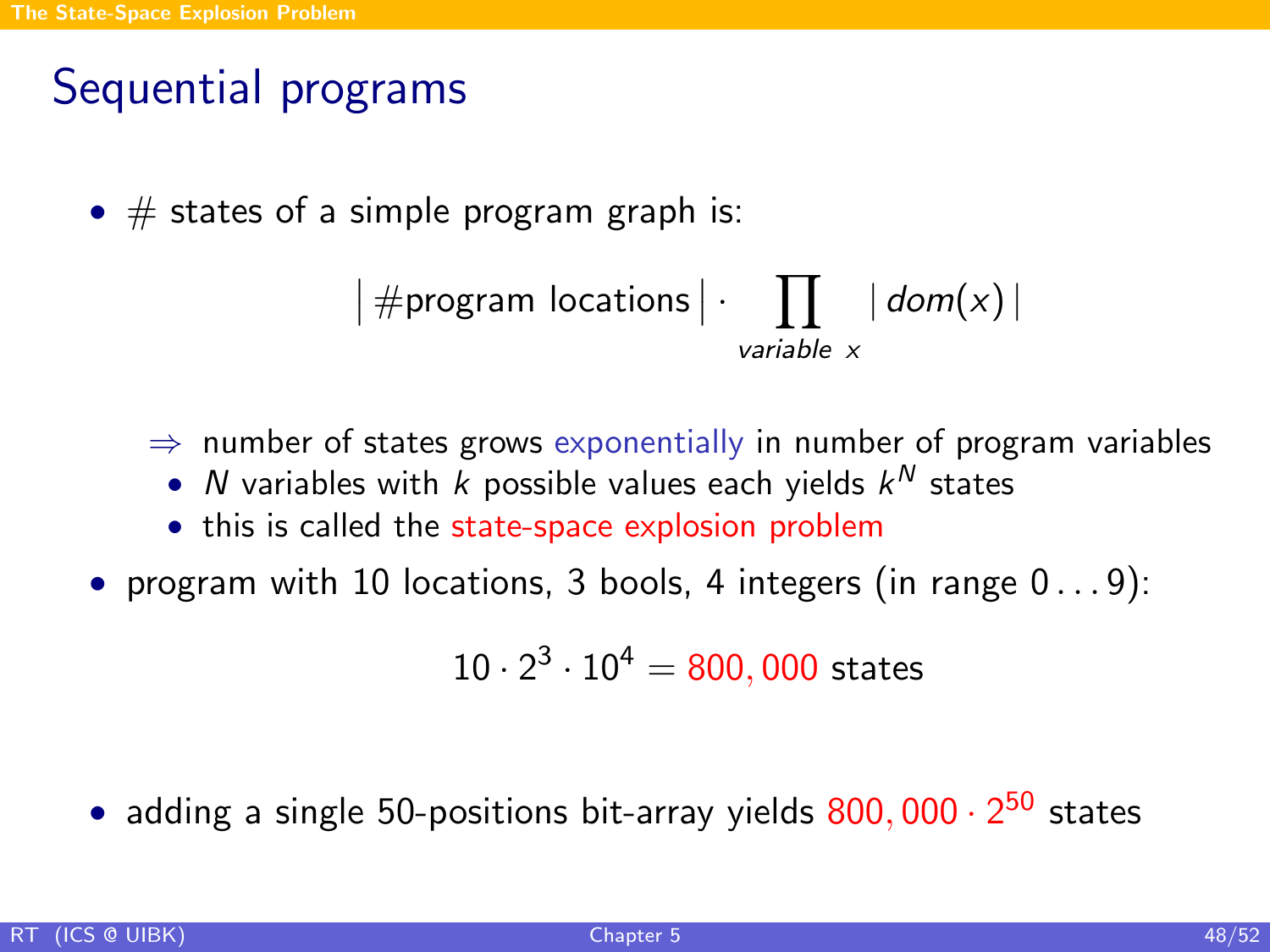# Channel systems

- each channel c has a bounded capacity  $cap(c)$  and a domain  $dom(c)$
- $\#$  states of system with N components and K channels is:

$$
\prod_{i=1}^{N} \left( \left| \# \text{program locations} \right| \prod_{\text{variable } x} \left| \text{ dom}(x) \right| \right) \cdot \prod_{j=1}^{K} \left| \text{dom}(c_j) \right|^{cap(c_j)+1}
$$

this is the underlying structure of Promela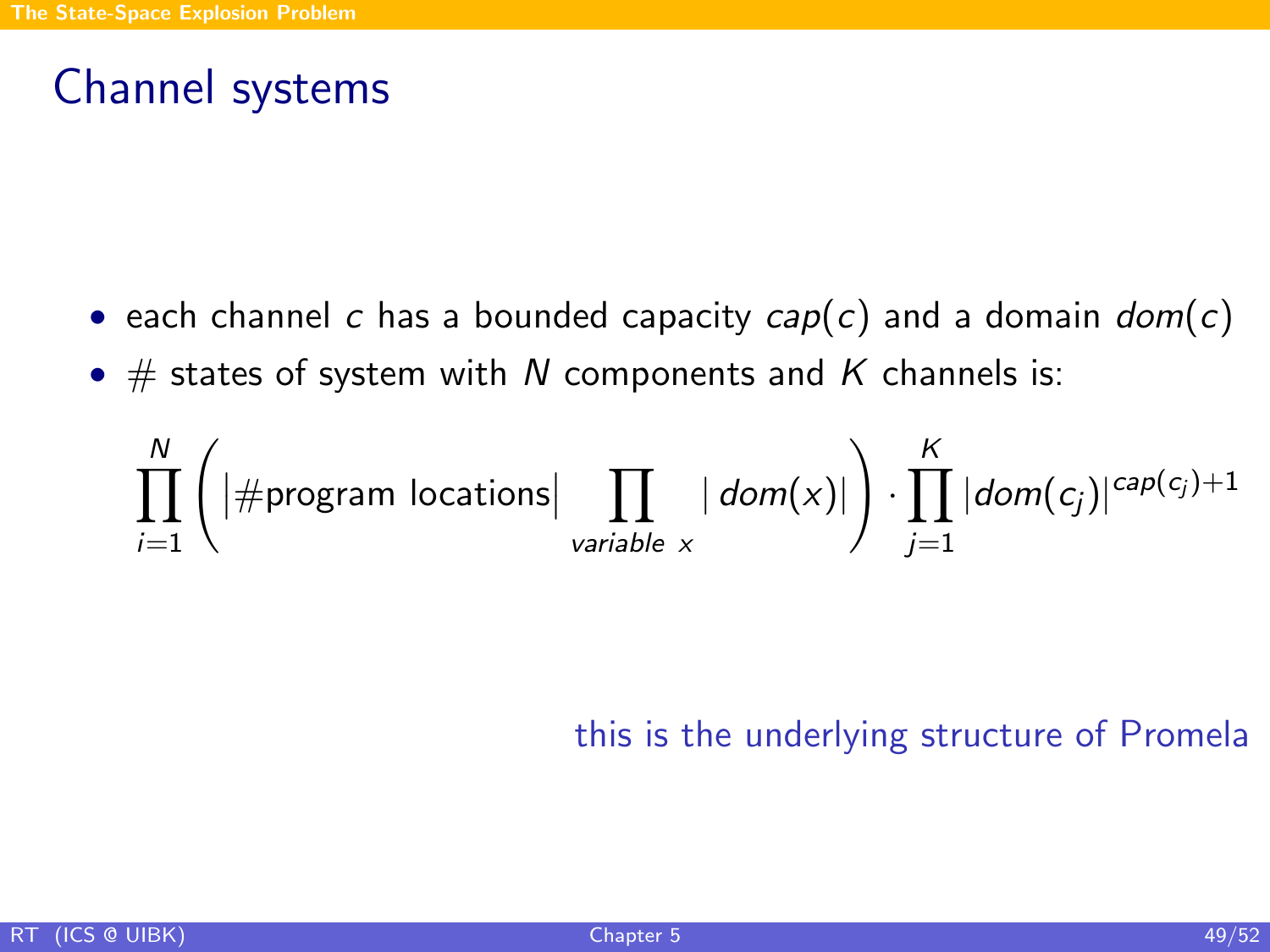

for channel capacity 6 and binary data obtain  $3$  ,  $\cdot$  ,  $3$  ,  $\cdot$  ,  $5 \cdot 2^2$  ,  $\cdot$  2  $\cdot$  2  $\cdot$  2<sup>6+1</sup> , 2<sup>6+1</sup> = 45  $\cdot$  2<sup>18</sup> = 11, 796, 480 states client 1 client 2 scheduler printer *ic* dc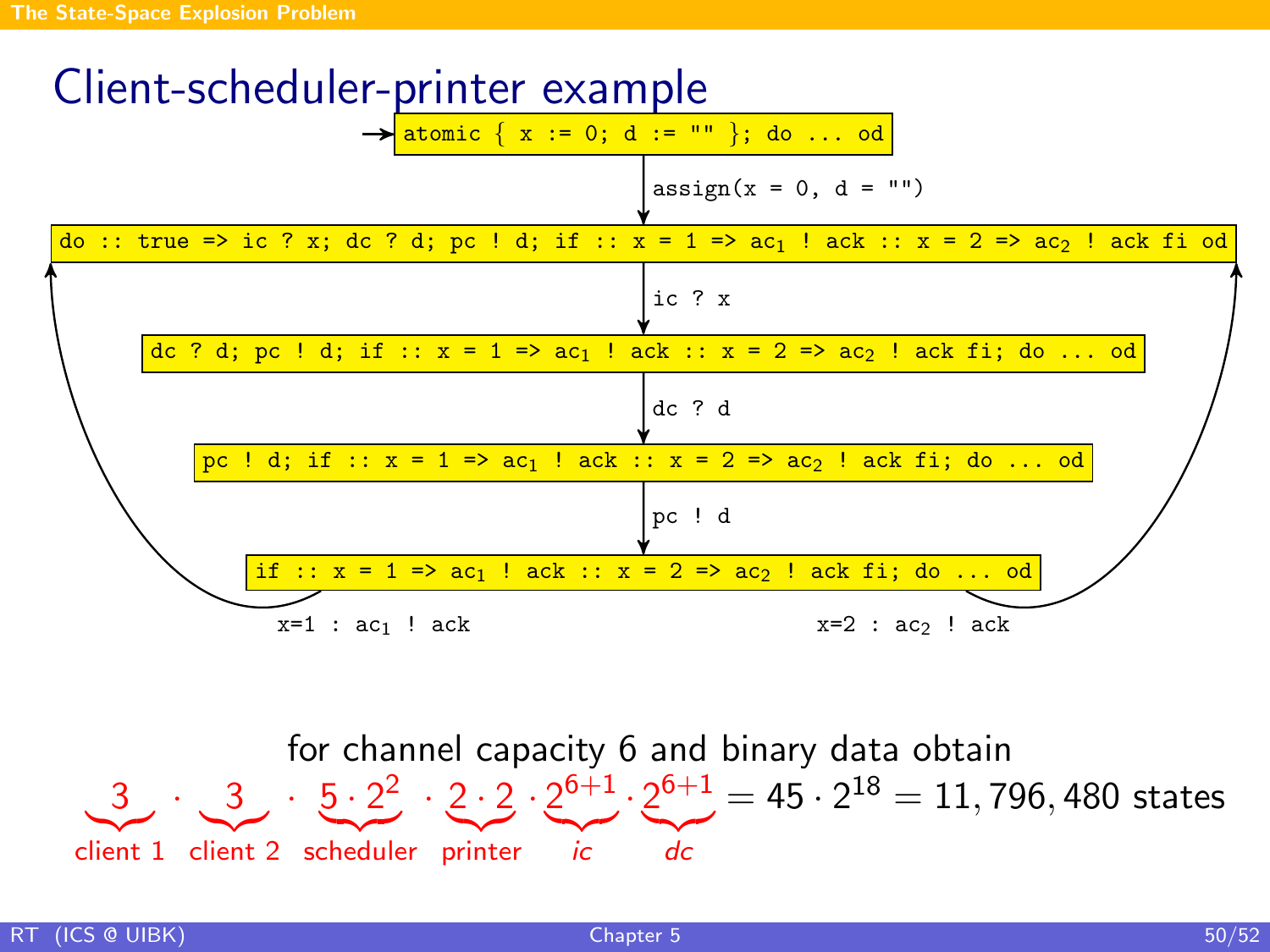# The Need for Automated Verification